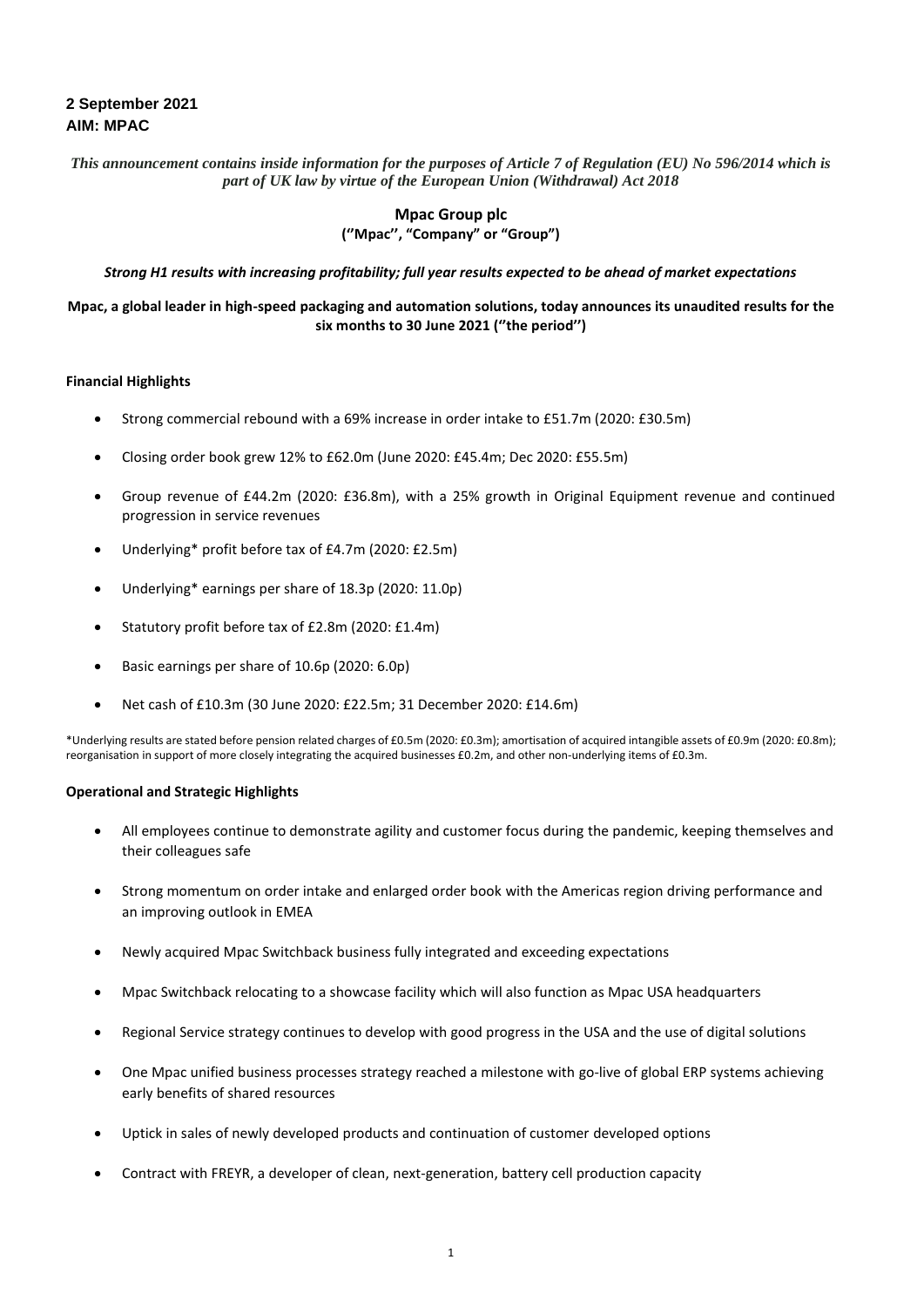Tony Steels, Chief Executive, commented:

"I am really pleased with the performance of the business in the first half of 2021. The strong momentum from H2 2020 has carried into 2021 with Original Equipment order intake up significantly. We made good progress with the implementation of our strategic objectives which provided the platform for the business to leverage the growth markets in which we operate. The Q3 2020 acquisition of Switchback is continuing to perform well and, with the move to a purpose built Mpac showcase facility, we can demonstrate to our US customers the full suite of Mpac brands, solutions, and services in this critical market. We remain well placed, serving markets with strong underlying demand and are pleased to be upgrading expectations for the full year results given the strength of current trading and our outlook for the second half. The Group's long-term prospects also remain positive''.

#### **For further information, please contact:**

**Mpac Group plc** Tony Steels, Chief Executive Will Wilkins, Group Finance Director

**Shore Capital (Nominated Adviser & Broker)**

Tel: +44 (0) 20 7468 7923

Tel: +44 (0) 24 7642 1100

Henry Willcocks **Hudson Sandler** Nick Lyon

Nick Moore

*Corporate Broking*

*Corporate Advisory* Patrick Castle Edward Mansfield Iain Sexton

Tel: +44 (0) 20 7796 4133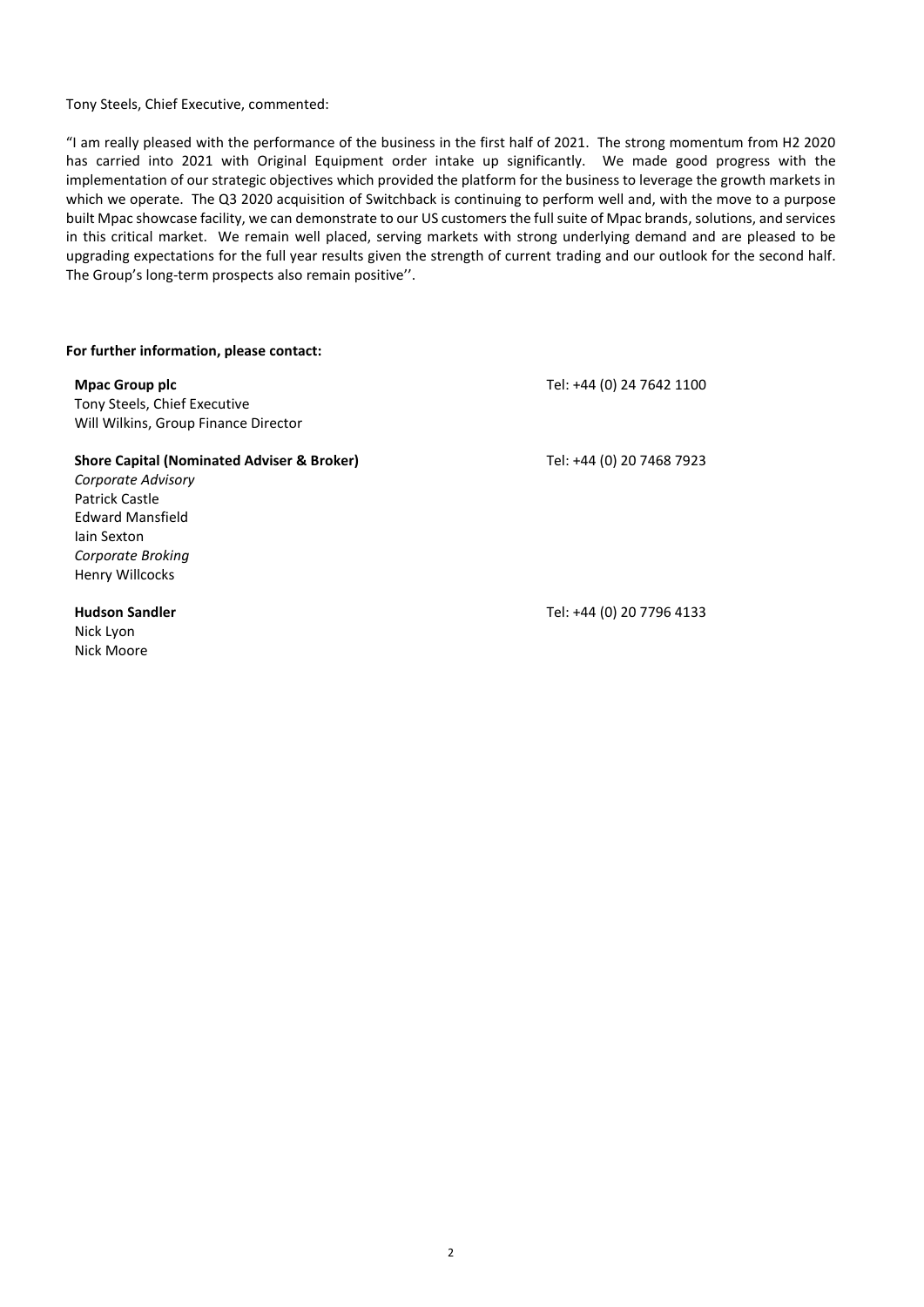### **HALF-YEAR MANAGEMENT REPORT**

### **Introduction**

Mpac serves customers' needs for ingenious, innovative automation and packaging machinery. We design, precision engineer, manufacture and support high-speed automation and packaging solutions, with embedded process monitoring systems.

The Group's business is focused on the high growth Healthcare, Food and Beverage and Pharmaceutical markets, which we expect to enjoy long term annual growth rates of between 4% and 5%.

The opportunities for the Group are based on the following fundamental strengths:

- Robust long-term growth drivers in our target markets
- Leadership in innovative, broad range of high-speed packaging machinery and automation solutions
- Global reach with embedded local presence providing exceptional service to our customers
- A talented and engaged workforce

#### **Overview**

We started 2021 with a good quality, diverse order book and are pleased that the momentum from the second half of 2020 has continued into 2021. Macro-economic factors, such as lengthening global supply chain lead times, materials price increases and availability of skilled labour remain a challenge. However, the Board anticipates that the results for full year 2021 will be above current market expectations, primarily as a result of the increase in the value of the closing half-year order book and the quality of the prospect pipeline for orders in the second half of 2021 and that the Group's long-term prospects are positive.

#### **Strategic Progress**

During the period we continued to make good progress in delivering upon our strategic plans. The rapid return to growth was underpinned by the prior investment in our commercial footprint in the Americas and EMEA, alongside market leading sales tools and acceleration of the use of digital technology. Our pipeline has continued to grow across all regions and the market fundamentals remain positive. In 2020 we acquired Switchback to further strengthen our position in the US market and to complement our existing Mpac Langen and Mpac Lambert brands and product portfolios. Since the acquisition, Switchback has been rebranded as Mpac Switchback and has performed ahead of expectations.

Our strategy to 'Make Service a Business' has progressed well with the development of a new combined Service team in the US, providing elevated levels of support to customers and to enhance the Service offering of Mpac Switchback. Our Service business continues to face challenges related to travel restrictions, particularly in EMEA and APAC, however we continue to work closely with customers to find innovative solutions where it has not been possible to provide 'in person' support.

Our aim to operate as a single entity business model, 'One Mpac', reached another milestone during the period and is underpinned by the implementation of common business processes and systems. We successfully completed the implementation of the global ERP system in the period to complement the previous deployment of common engineering, CRM and project management systems, which we anticipate will increase the Group's capacity to accommodate future growth and to increase operational leverage.

# **COVID-19**

Mpac continue to provide uninterrupted essential support for our customers in critical Healthcare, Food and Beverage and Pharmaceutical sectors. Travel restrictions, particularly in EMEA and APAC, continue to restrict opportunities to complete on-site service work and install and commission equipment, however Mpac utilised digital solutions to provide services remotely to ensure high customer service levels are maintained. Mpac is well positioned to service these essential sectors and the business continues to act proactively to promote the range of newly developed products and to offer customers creative and flexible digital solutions for remote machine acceptance and servicing.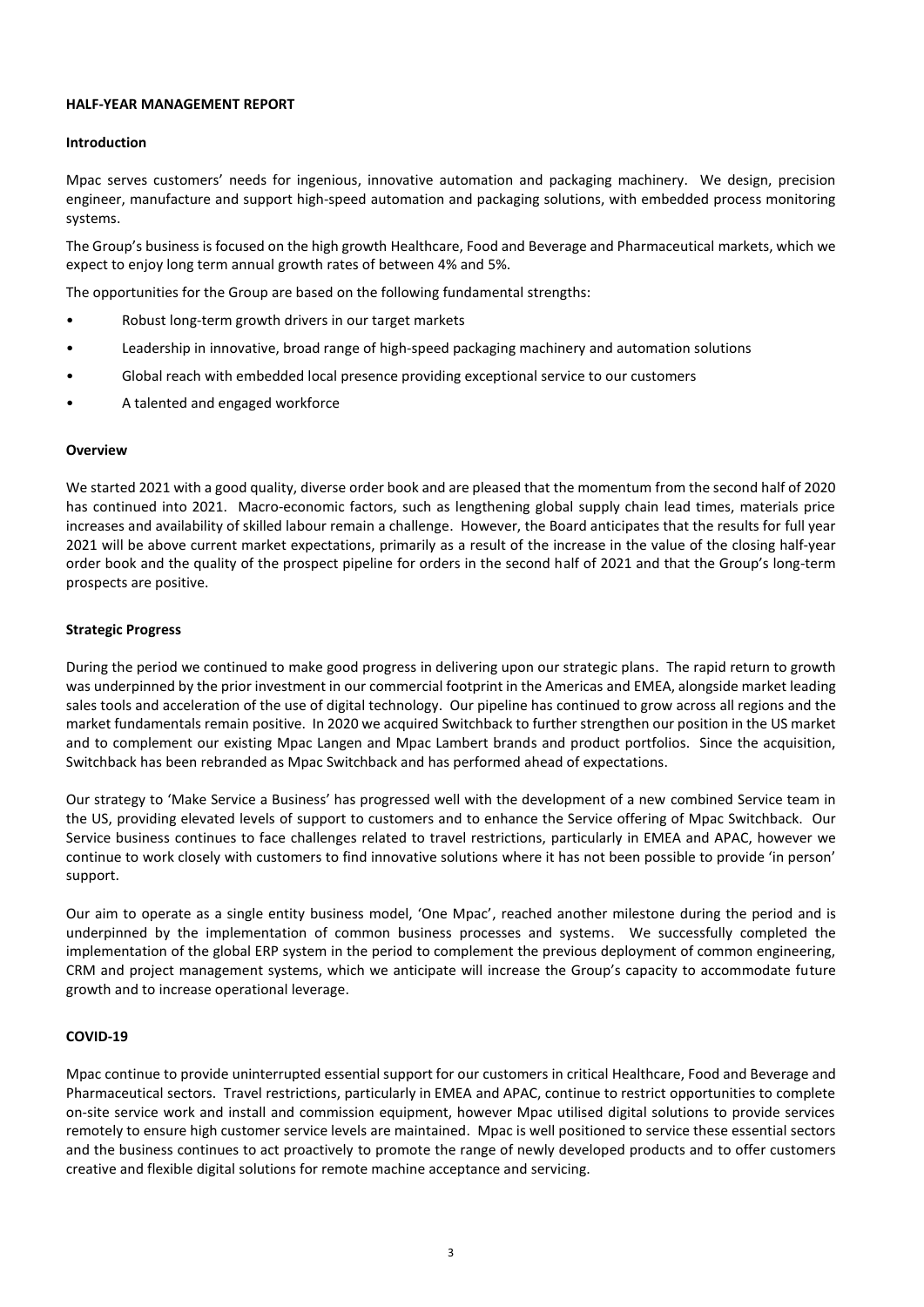# **Financial results**

The Group entered the year with a diverse and good quality order book and accordingly sales in the period were £44.2m (2020: £36.8m), a 20% increase on prior year. Gross margins increased to 33.4% (2020: 30.7%). Order intake in the period was particularly strong, 69% above the prior year, with strong momentum from the second half of 2020 continuing into the first half of 2021. Consequently, the value of our order book going into the second half of 2021 is 12% above the value of the opening order book.

Underlying profit before tax was £4.7m (2020: £2.5m). After a net tax charge of £1.0m (2020: £0.3m), underlying profit after tax for the period was £3.7m (2020: £2.2m). Underlying earnings per share was 18.3p (2020: 11.0p).

The underlying results are stated before pension related charges of £0.5m (2020: £0.3m), comprising charges in respect of administering the Group's defined benefit pension schemes of £0.6m (2020: £0.5m) and finance income on pension scheme balances of £0.1m (2020: £0.2m) and amortisation of acquired intangible assets of £0.9m (2020: £0.8m). In addition, the Group commenced a limited level of reorganisation to support the further integration of acquired businesses of which costs were recognised of £0.2m (2020: £nil).

On a statutory basis, the profit after tax for the period was £2.1m (2020: £1.2m). The basic earnings per share amounted to 10.6p (2020: 6.0p).

The financial results for the period include the results of Mpac Switchback, acquired in in September 2020.

#### **Finances**

Net cash on 30 June 2021 was £10.3m (30 June 2020: £22.5m; 31 December 2020: £14.6m). Cash balances reported are impacted by the timing of project order intake and associated working capital cycles. Working capital movements since June have increased net cash above the opening cash balance of January 2021.

Net cash outflow from operating activities in the first half of the year was £3.3m, after an increase in working capital levels of £7.2m, due mainly to the timing of project execution, and deficit recovery payments to the Group's defined benefit pension schemes of £1.6m. Capital and product development expenditure was a net £0.4m.

The Group maintains bank facilities appropriate to its expected needs including currently undrawn committed borrowing facilities with HSBC UK Bank Plc of £10.0m. These facilities, which are committed until June 2022, are subject to covenants covering interest cover and adjusted leverage and are both sterling and multi-currency denominated.

#### **Dividend Policy**

Having considered the trading results to 30 June 2021 and the outlook in the light of the COVID-19 pandemic, the Board has decided not to pay an interim dividend in respect of the period. No dividends were paid in 2020. Future dividend payments will be considered by the Board in the context of trading performance and as and when the Board believes it is prudent to do so.

# **Operating performance**

Overall revenue increased by 20% supported by a strong orderbook and execution within the operating sites.

The Group manages the business in two parts, Original Equipment (OE) and Service, and across three regions (Americas, EMEA and Asia Pacific). Individual contracts received by the OE business can be sizeable. Accordingly, one significant order can have a disproportionate impact on the growth rates seen in individual markets year on year.

# **Original Equipment**

Revenue increased by 25% with progress made with delivering revenue growth in the period differing markedly by region.

Sales to the Food and Beverage sector increased by 35%, with several significant contracts secured in late 2020. Pharmaceutical and Healthcare sector revenue declined due to the timing of orders and delays due to reconsideration of investment priorities following the pandemic. The 'Other' category, which includes orders from more specialised industrial sectors and consumer products, grew by £2.7m over 2020 and included an initial order related to clean energy storage.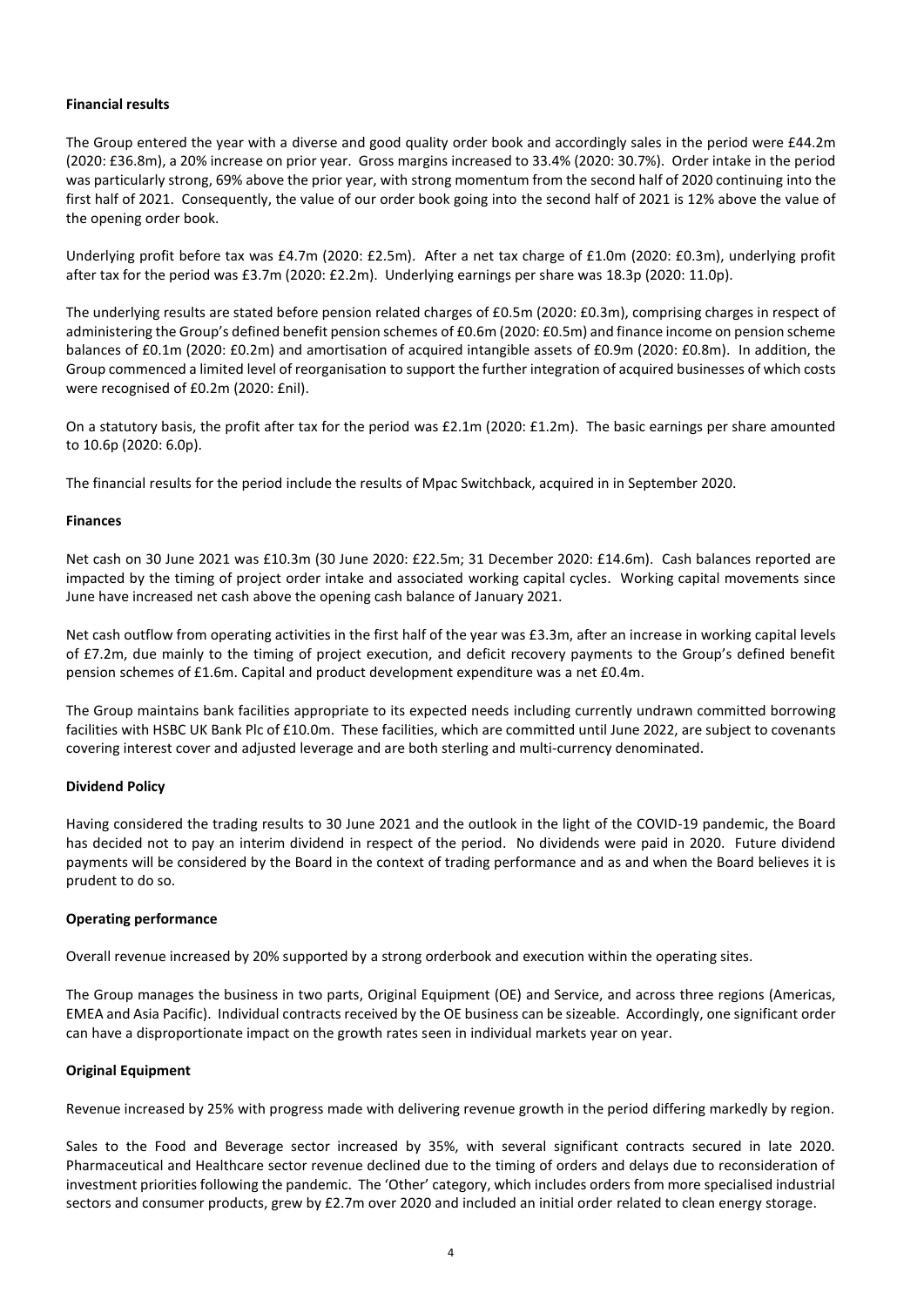OE revenue in the Americas grew by 94% to £24.7m (2020: £12.8m) while in EMEA OE revenue declined by 31% to £8.3m (2020: £12.0m). Growth in the Americas was primarily due to the full six months trading of Mpac Switchback included within the period and from the conversion of the strong opening order book. Revenue development in all regions is dependent upon the timing of customers' investment cycles, with differing industries and regions recovering from the effects of the COVID-19 pandemic at different rates.

### **Service**

Service order intake was strong in the period, up 10% on the prior year and driven mainly by order intake for upgrades. Restrictions to customer interaction and site-based service work continue to represent a headwind to business development, however as restrictions ease in our key markets, we expect service order intake growth to accelerate.

Service revenue grew 4%, despite the challenges of the pandemic which continued to restrict on-site service provision. It represented just over 23% of group revenue, in the period under review, which demonstrates the success of the 'Make Service a Business' strategy and our continued investment in remote service provision.

#### **Pension schemes**

The Group is responsible for defined benefit pension schemes in the UK and the USA in which there are no active members. The Company is responsible for the payment of a statutory levy to the Pension Protection Fund.

The IAS 19 valuation of the UK scheme as at 30 June 2021 shows a surplus of £26.8m (£17.4m net of deferred tax), compared with a surplus of £14.0m (£9.1m net of deferred tax) at 31 December 2020. The main drivers of the increase in the surplus were the effectiveness of the liability matching programme and an increase in the discount rate, partially offset by the effect of the liability matching programme on asset values when discount rates rise.

The net valuation of the USA pension schemes at 30 June 2021, with total assets of £10.0m, showed a deficit of £2.3m, a decrease of £0.7m from 31 December 2020.

The aggregate expense of administering the pension schemes was £0.6m (2020: £0.5m). The net financing income on pension scheme balances was £0.1m (2020: £0.2m).

#### **FREYR contract win**

As announced on 26 July 2021, the Group signed a contract with FREYR Battery ("FREYR"), a developer of clean, nextgeneration battery cell production capacity, for the supply of casting and unit cell assembly equipment to the battery cell production line at FREYR's Customer Qualification Plant in Norway. The equipment to be supplied by Mpac Lambert will support FREYR in achieving its ambitious growth plans for a more sustainable future, providing equipment, services and know how to industrialise the battery cell production.

#### **Acquisition strategy**

The Board continues to evaluate potential acquisition opportunities that strategically fit the Group and which will enhance our global presence in packaging solutions serving the Healthcare, Food and Beverage and Pharmaceutical markets.

#### **Outlook**

It has been a positive start to the year with the momentum established in the second half of 2020 flowing through into 2021, resulting in an improved financial performance. Although the challenges of continued travel restrictions, lengthening supply chain lead times and general material and labour cost increases represents a risk to financial performance, the quality and increasing value of the order book going into the second half of 2021, alongside increasing operational efficiencies, will result in our financial results for the full year 2021 exceeding current market expectations. The Group's prospects remain strong, underpinned by long term growth factors in our target markets.

The acquisition of Mpac Switchback in September 2020 provided broader access to the important US market and by bringing all Mpac brands into one US showcase facility, we can further strengthen our support and offering to local customers.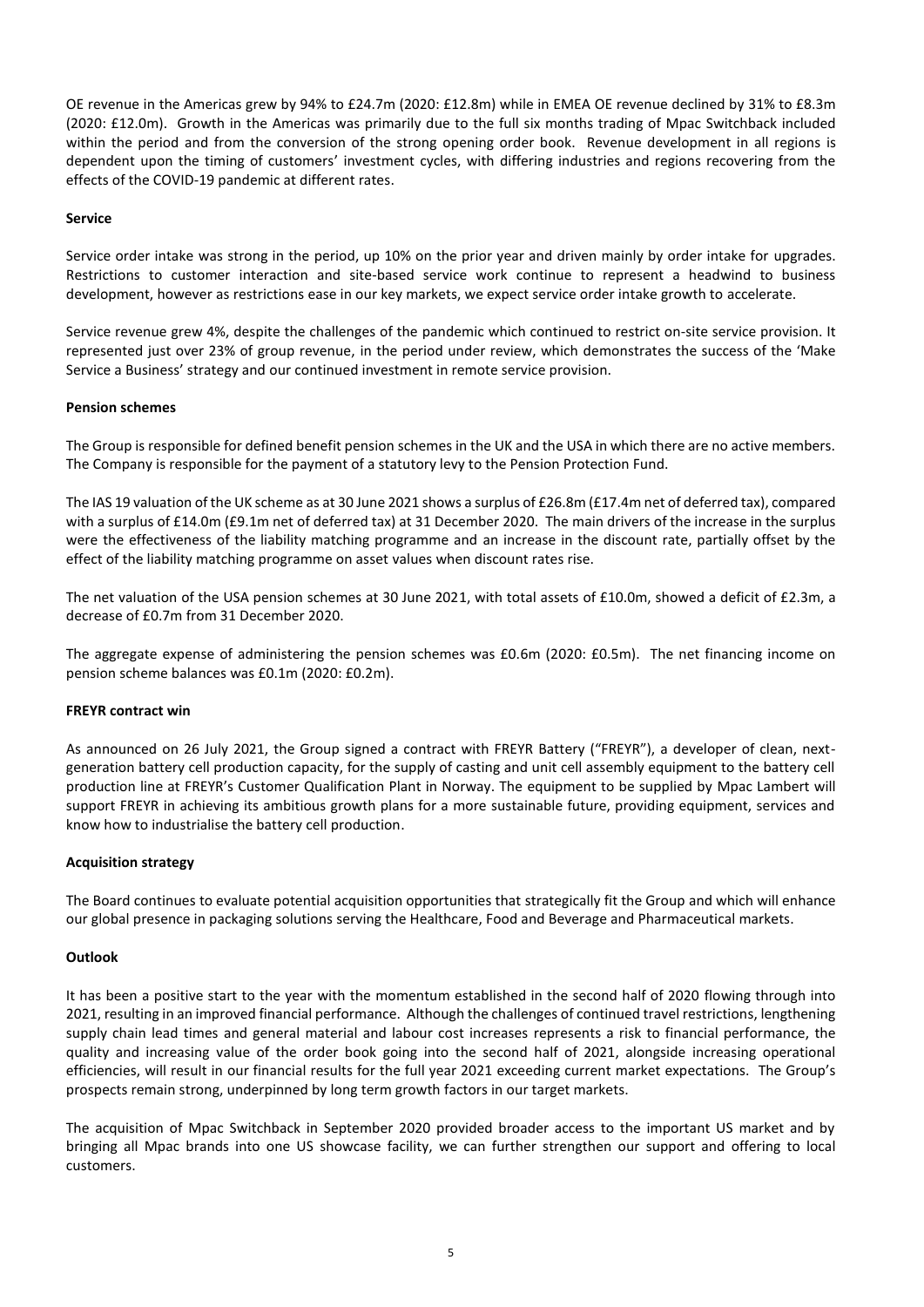More recently, securing the order for the supply of casting and unit cell assembly equipment to FREYR, a Norway based developer of clean, next-generation battery cell production capacity provides Mpac with an exciting opportunity to be at the forefront of a growing new market.

The Group has both the financial and managerial resources available to develop its business, with the prime focus being on organic growth, through leveraging of its global position, development of its products and most particularly through an improved service offering to its customers. In conjunction with this, we are looking at a number of acquisition opportunities which will be complementary to the Group's existing operations.

Overall progress in the development of the Group's business is expected to continue and the Board believes that the Group's prospects remain positive.

**Tony Steels** Chief Executive

1 September 2021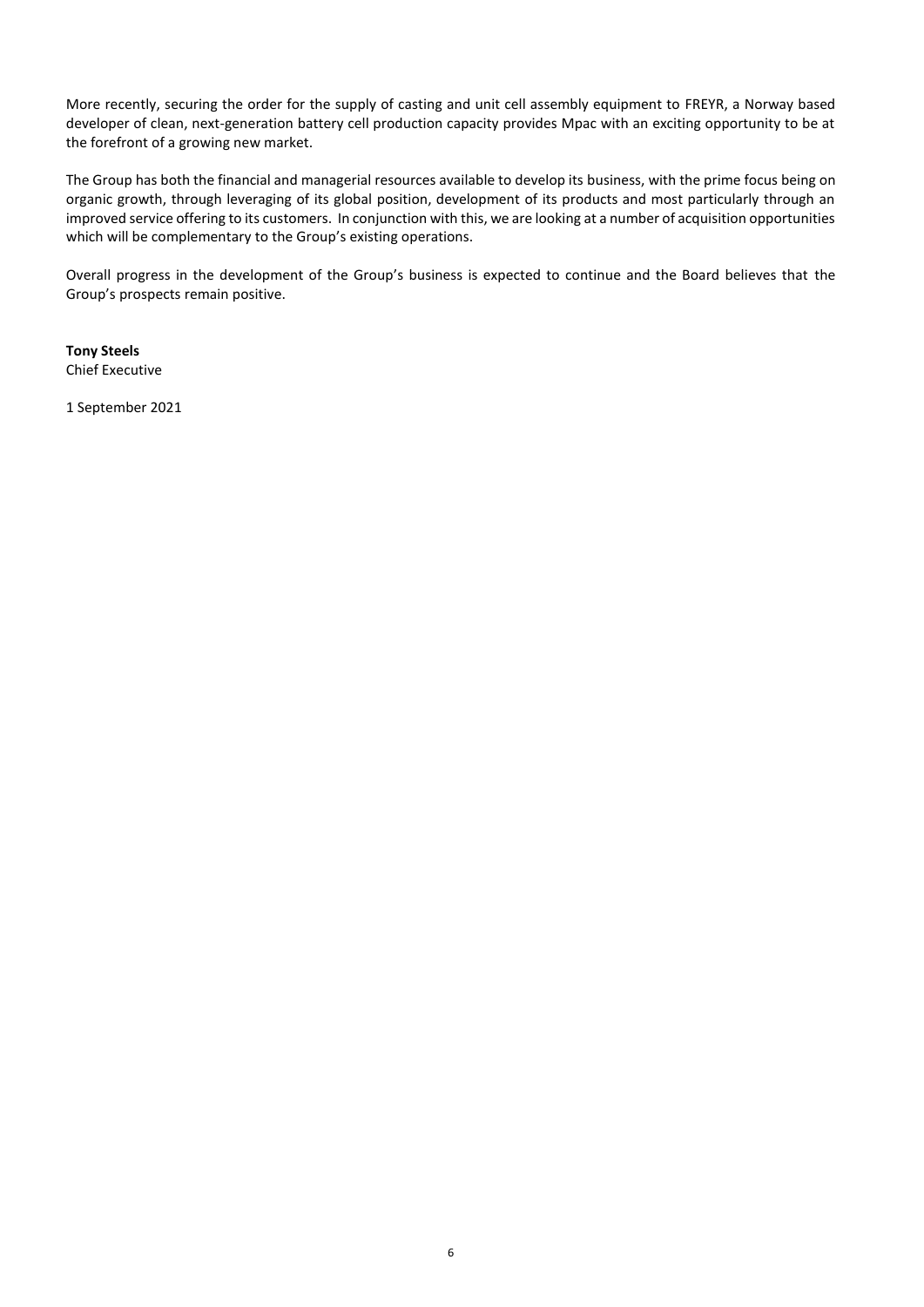# **CONDENSED CONSOLIDATED INCOME STATEMENT**

|                                      |              | 6 months to 30 June 2021 (unaudited) |                          | 6 months to 30 June 2020 (unaudited) |            |                          |                  |
|--------------------------------------|--------------|--------------------------------------|--------------------------|--------------------------------------|------------|--------------------------|------------------|
|                                      |              |                                      | Non-                     |                                      |            | Non-                     |                  |
|                                      |              |                                      | underlying               |                                      |            | underlying               |                  |
|                                      | <b>Notes</b> | <b>Underlying</b>                    | (note 5)<br>£m           | <b>Total</b><br>£m                   | Underlying | (note 5)<br>£m           | Total            |
|                                      |              | £m                                   |                          |                                      | £m         |                          | £m               |
| Revenue                              | 4            | 44.2                                 |                          | 44.2                                 | 36.8       |                          | 36.8             |
| Cost of sales                        |              | (29.4)                               |                          | (29.4)                               | (25.5)     |                          | (25.5)           |
| <b>Gross profit</b>                  |              | 14.8                                 | $\blacksquare$           | 14.8                                 | 11.3       | ä,                       | 11.3             |
| Distribution expenses                |              | (3.1)                                |                          | (3.1)                                | (3.3)      |                          | (3.3)            |
| Administrative expenses              |              | (6.4)                                | (1.9)                    | (8.3)                                | (4.9)      | (1.3)                    | (6.2)            |
| Other operating expenses             |              | (0.5)                                |                          | (0.5)                                | (0.5)      | $\overline{\phantom{a}}$ | (0.5)            |
| <b>Operating profit</b>              | 4, 5         | 4.8                                  | (1.9)                    | 2.9                                  | 2.6        | (1.3)                    | 1.3              |
| Financial income                     | 6            |                                      | 0.1                      | 0.1                                  |            | 0.2                      | 0.2              |
| Financial expenses                   | 6            | (0.1)                                | (0.1)                    | (0.2)                                | (0.1)      | ä,                       | (0.1)            |
| Net financing (expense) /<br>income  | 4, 6         | (0.1)                                | $\overline{\phantom{a}}$ | (0.1)                                | (0.1)      | 0.2                      | 0.1              |
| Profit before tax                    | 4            | 4.7                                  | (1.9)                    | 2.8                                  | 2.5        | (1.1)                    | $1.4\,$          |
| Taxation                             | 8            | (1.0)                                | 0.3                      | (0.7)                                | (0.3)      | 0.1                      | (0.2)            |
| Profit for the period                |              | 3.7                                  | (1.6)                    | 2.1                                  | 2.2        | (1.0)                    | 1.2              |
|                                      |              |                                      |                          |                                      |            |                          |                  |
| Earnings per ordinary share<br>Basic | 9            |                                      |                          | 10.6p                                |            |                          | 6.0 <sub>p</sub> |
|                                      |              |                                      |                          |                                      |            |                          |                  |
| Diluted                              | 9            |                                      |                          | 10.6p                                |            |                          | 6.0 <sub>p</sub> |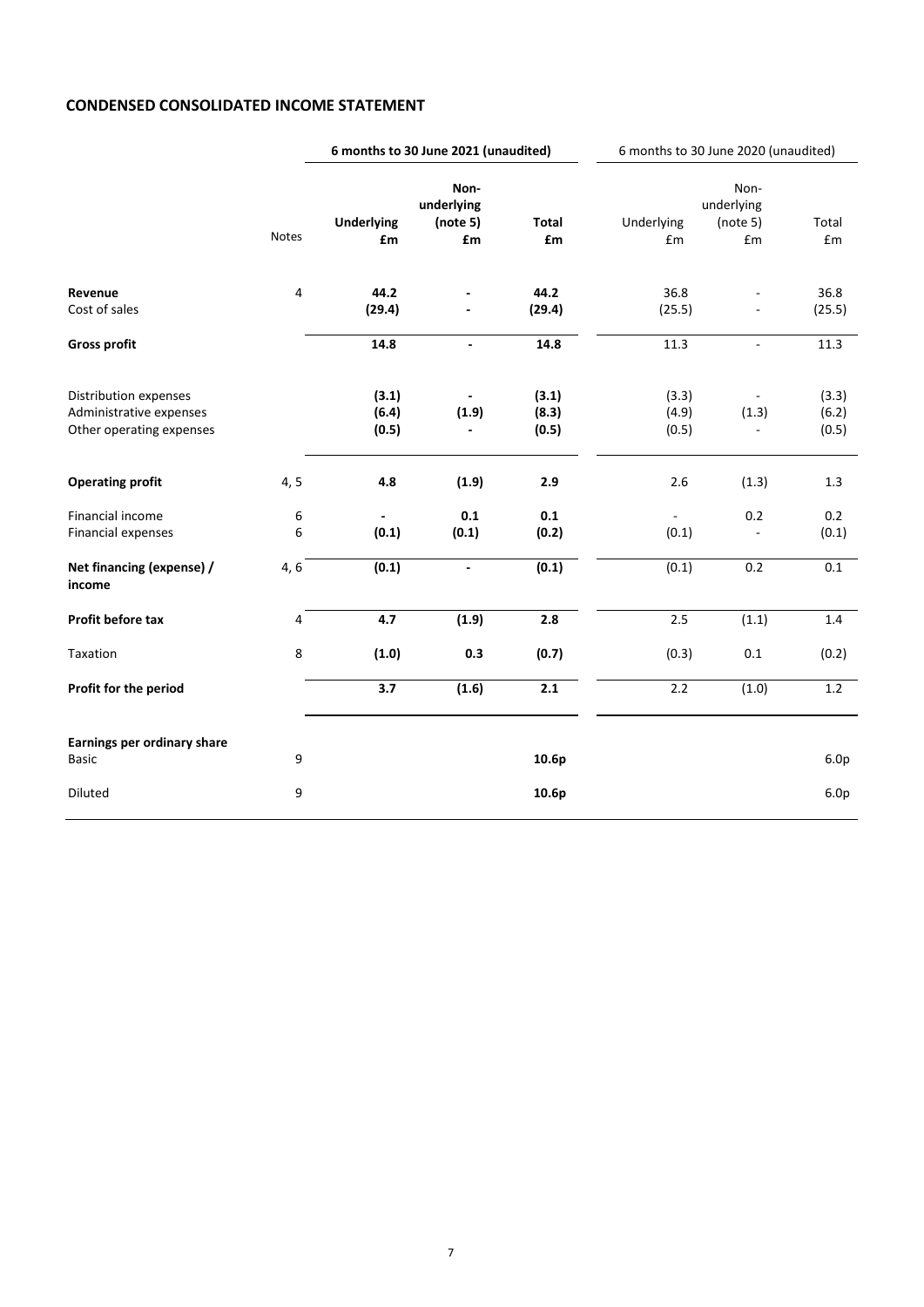# **CONDENSED CONSOLIDATED INCOME STATEMENT (CONTINUED)**

|                                             |                  |            | IZ MORTUS to 31 December 2020 (addited) |                    |
|---------------------------------------------|------------------|------------|-----------------------------------------|--------------------|
|                                             |                  |            | Non-                                    |                    |
|                                             |                  |            | underlying                              |                    |
|                                             |                  | Underlying | (note 5)                                | Total              |
|                                             | Notes            | £m         | £m                                      | $\pmb{\epsilon}$ m |
| Revenue                                     |                  | 83.7       |                                         | 83.7               |
| Cost of sales                               | $\overline{4}$   | (59.4)     |                                         | (59.4)             |
| <b>Gross profit</b>                         |                  | 24.3       | $\sim$                                  | 24.3               |
|                                             |                  |            |                                         |                    |
| Distribution expenses                       |                  | (6.8)      |                                         | (6.8)              |
| Administrative expenses                     |                  | (9.9)      | (3.6)                                   | (13.5)             |
| Other operating expenses                    |                  | (1.1)      |                                         | (1.1)              |
| <b>Operating profit</b>                     | 4, 5             | 6.5        | (3.6)                                   | 2.9                |
| Financial income                            | $\boldsymbol{6}$ |            | 0.3                                     | 0.3                |
| Financial expenses                          | 6                | (0.2)      | (0.1)                                   | (0.3)              |
| Net financing income                        | 4, 6             | (0.2)      | 0.2                                     | $\bar{a}$          |
| Profit before tax                           | 4                | 6.3        | (3.4)                                   | 2.9                |
| Taxation                                    | 8                | ÷,         | 0.4                                     | 0.4                |
| Profit for the period                       |                  | 6.3        | (3.0)                                   | 3.3                |
|                                             |                  |            |                                         |                    |
| Earnings per ordinary share<br><b>Basic</b> | 9                |            |                                         | 16.3p              |
| Diluted                                     | 9                |            |                                         | 16.2p              |
|                                             |                  |            |                                         |                    |

# 12 months to 31 December 2020 (audited)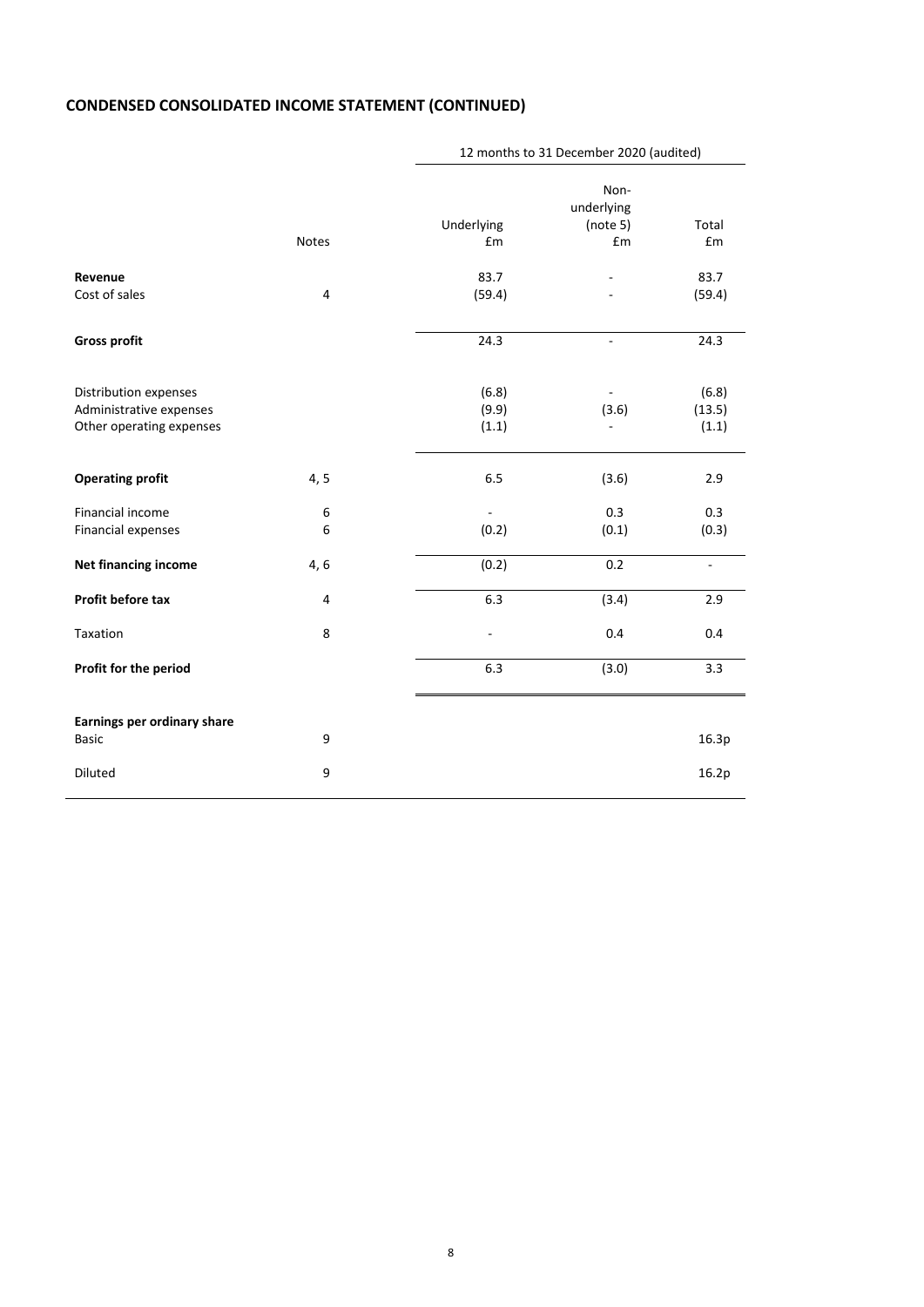# **CONDENSED CONSOLIDATED STATEMENT OF COMPREHENSIVE INCOME**

|                                                                                                                                                | 6 months    | 6 months    | 12 months |
|------------------------------------------------------------------------------------------------------------------------------------------------|-------------|-------------|-----------|
|                                                                                                                                                | to 30 June  | to 30 June  | to 31 Dec |
|                                                                                                                                                | 2021        | 2020        | 2020      |
|                                                                                                                                                | (unaudited) | (unaudited) | (audited) |
|                                                                                                                                                | £m          | £m          | Em        |
| Profit for the period                                                                                                                          | 2.1         | 1.2         | 3.3       |
| Other comprehensive income/(expense)                                                                                                           |             |             |           |
| Items that will not be reclassified to profit or loss                                                                                          |             |             |           |
| Actuarial gains/(losses)                                                                                                                       | 12.4        | 3.0         | (8.8)     |
| Tax on items that will not be reclassified to profit or loss                                                                                   | (4.6)       | (1.5)       | 2.2       |
|                                                                                                                                                | 7.8         | 1.5         | (6.6)     |
| Items that may be reclassified subsequently to profit or loss<br>Currency translation movements arising on foreign currency net<br>investments |             | 0.1         | (0.5)     |
|                                                                                                                                                |             |             |           |
| Effective portion of changes in fair value of cash flow hedges                                                                                 | (0.4)       | (0.3)       | 0.5       |
|                                                                                                                                                | (0.4)       | (0.2)       |           |
|                                                                                                                                                |             |             |           |
| Other comprehensive income for the period                                                                                                      | 7.4         | 1.3         | (6.6)     |
| Total comprehensive income for the period                                                                                                      | 9.5         | 2.5         | (3.3)     |

All income for the period was derived from continuing operations.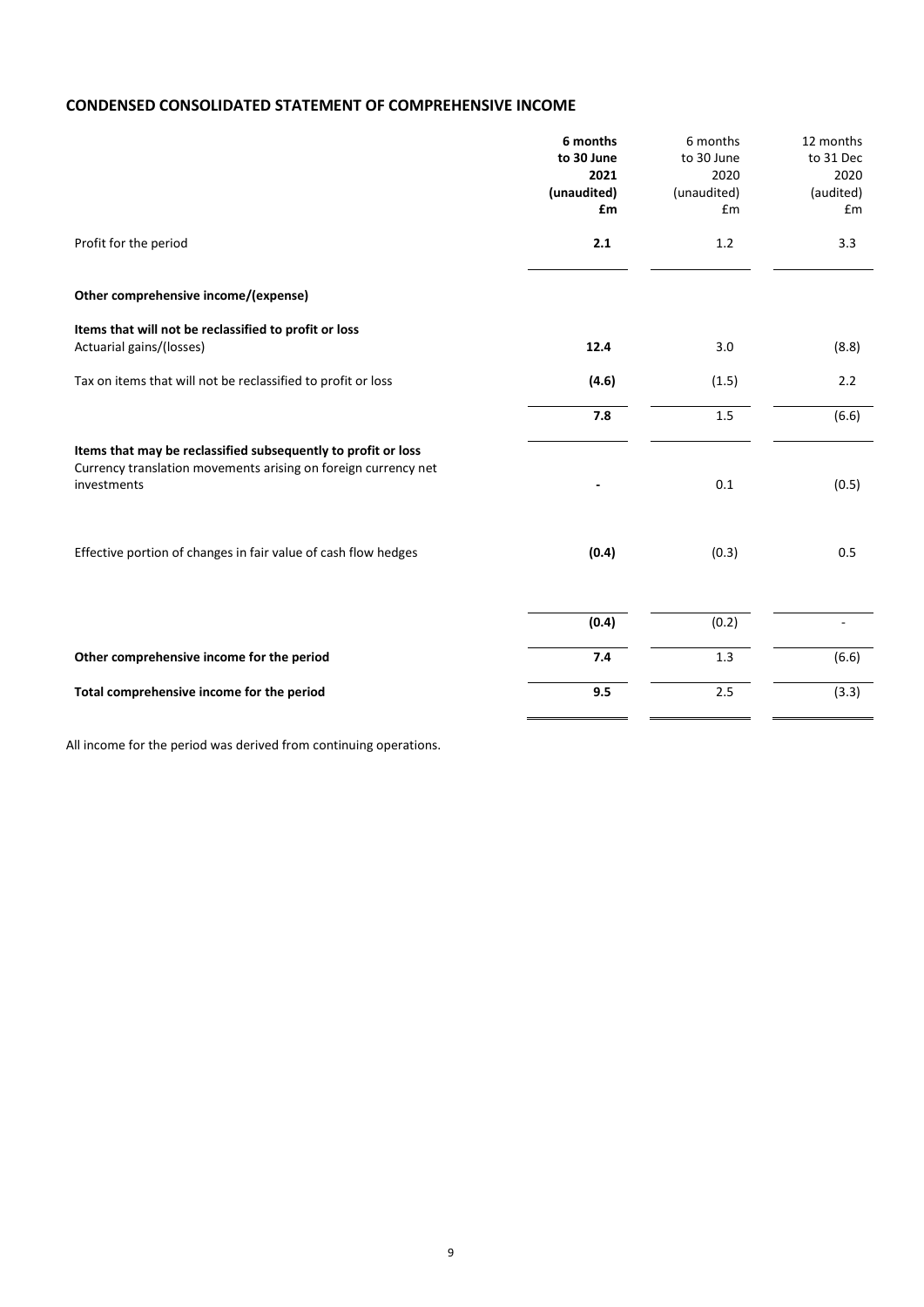# **CONDENSED CONSOLIDATED STATEMENT OF CHANGES IN EQUITY**

|                                                                                                                  |                          |                          |                          | Capital                  |                          |          |        |
|------------------------------------------------------------------------------------------------------------------|--------------------------|--------------------------|--------------------------|--------------------------|--------------------------|----------|--------|
|                                                                                                                  | Share                    | Share                    | Translation              | redemption               | Hedging                  | Retained | Total  |
|                                                                                                                  | capital                  | premium                  | reserve                  | reserve                  | reserve                  | earnings | equity |
|                                                                                                                  | £m                       | £m                       | £m                       | £m                       | £m                       | £m       | £m     |
| 6 months to 30 June 2021                                                                                         |                          |                          |                          |                          |                          |          |        |
| Balance at 1 January 2021                                                                                        | 5.0                      | 26.0                     | 0.5                      | 3.9                      | 0.8                      | 8.2      | 44.4   |
| Profit for the period<br>Other comprehensive (expense) /                                                         |                          |                          |                          |                          |                          | 2.1      | 2.1    |
| income for the period                                                                                            |                          |                          |                          |                          | (0.4)                    | 7.8      | 7.4    |
| Total comprehensive (expense) /<br>income for the period                                                         |                          |                          |                          |                          | (0.4)                    | 9.9      | 9.5    |
| Equity-settled share-based transactions                                                                          |                          | $\overline{\phantom{a}}$ | $\overline{\phantom{a}}$ | $\overline{a}$           | $\overline{\phantom{a}}$ | 0.3      | 0.3    |
| Purchase of own shares                                                                                           |                          |                          |                          |                          |                          | (0.2)    | (0.2)  |
| Equity settled share-based transactions,<br>being total transactions with owners,<br>recorded directly in equity |                          |                          |                          |                          |                          | 0.1      | 0.1    |
| Balance at 30 June 2021                                                                                          | 5.0                      | 26.0                     | 0.5                      | 3.9                      | 0.4                      | 18.2     | 54.0   |
|                                                                                                                  |                          |                          |                          |                          |                          |          |        |
| 6 months to 30 June 2020                                                                                         |                          |                          |                          |                          |                          |          |        |
| Balance at 1 January 2020                                                                                        | 5.0                      | 26.0                     | 1.0                      | 3.9                      | 0.3                      | 11.3     | 47.5   |
| Profit for the period<br>Other comprehensive income /                                                            |                          |                          | $\overline{\phantom{a}}$ |                          | $\overline{a}$           | 1.2      | 1.2    |
| (expense) for the period                                                                                         |                          |                          | 0.1                      |                          | (0.3)                    | 1.5      | 1.3    |
| Total comprehensive income /<br>(expense) for the period                                                         |                          |                          | 0.1                      |                          | (0.3)                    | 2.7      | 2.5    |
| Equity settled share-based transactions,<br>being total transactions with owners,<br>recorded directly in equity |                          |                          |                          |                          |                          | 0.2      | 0.2    |
| Balance at 30 June 2020                                                                                          | $5.0$                    | 26.0                     | 1.1                      | 3.9                      |                          | 14.2     | 50.2   |
|                                                                                                                  |                          |                          |                          |                          |                          |          |        |
| 12 months to 31 December 2020<br>Balance at 1 January 2020                                                       | $5.0$                    | 26.0                     | 1.0                      | 3.9                      | 0.3                      | 11.3     | 47.5   |
|                                                                                                                  |                          |                          |                          |                          |                          |          |        |
| Profit for the period                                                                                            |                          |                          |                          |                          |                          | 3.3      | 3.3    |
| Other comprehensive (expense) /<br>income for the period                                                         |                          |                          | (0.5)                    |                          | 0.5                      | (6.6)    | (6.6)  |
| Total comprehensive (expense) /<br>income for the period                                                         |                          |                          | (0.5)                    |                          | 0.5                      | (3.3)    | (3.3)  |
| Equity-settled share-based transactions                                                                          | $\overline{\phantom{a}}$ | $\overline{\phantom{a}}$ | $\overline{\phantom{a}}$ | $\overline{\phantom{a}}$ | $\overline{\phantom{a}}$ | 0.4      | 0.4    |
| Purchase of own shares                                                                                           |                          |                          |                          |                          | $\overline{a}$           | (0.2)    | (0.2)  |
| Equity settled share-based transactions,                                                                         |                          |                          |                          |                          |                          |          |        |
| being total transactions with owners,<br>recorded directly in equity                                             |                          |                          |                          |                          |                          | $0.2\,$  | 0.2    |
| Balance at 31 December 2020                                                                                      | 5.0                      | 26.0                     | 0.5                      | 3.9                      | 0.8                      | 8.2      | 44.4   |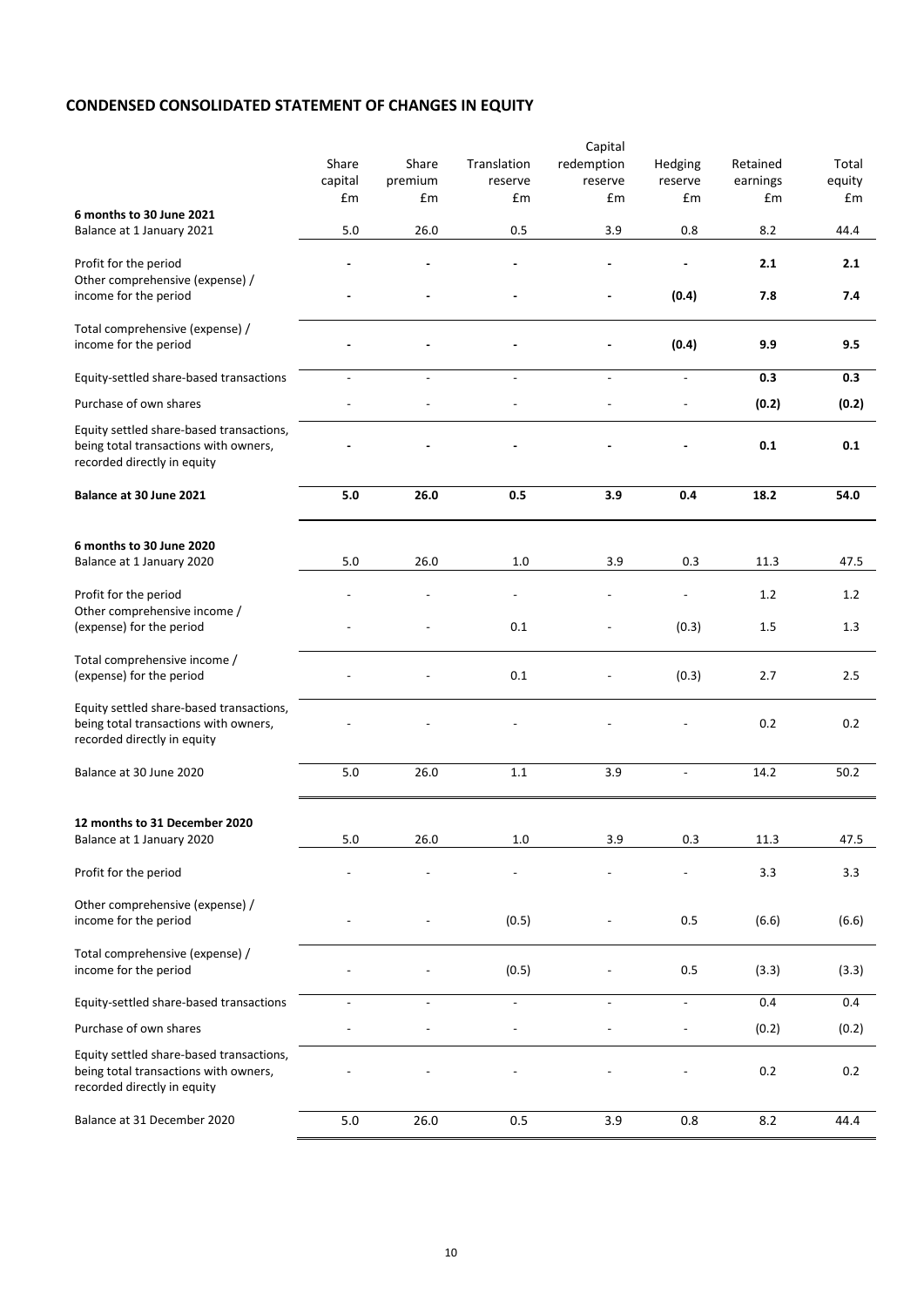# **CONDENSED CONSOLIDATED STATEMENT OF FINANCIAL POSITION**

|                                              |                | 30 June     | 31 Dec    |
|----------------------------------------------|----------------|-------------|-----------|
|                                              |                | 2021        | 2020      |
|                                              |                | (unaudited) | (audited) |
|                                              | <b>Notes</b>   | £m          | £m        |
| <b>Non-current assets</b>                    |                |             |           |
| Intangible assets                            |                | 26.3        | 27.4      |
| Property, plant and equipment                |                | 3.4         | 5.1       |
| Asset held for resale                        |                | 1.4         |           |
| Investment property                          |                | 0.8         | 0.8       |
|                                              |                |             |           |
| Right of use assets                          |                | 3.6         | 4.0       |
| Employee benefits                            | $\overline{7}$ | 26.8        | 14.0      |
| Deferred tax assets                          |                | 1.0         | 1.8       |
|                                              |                | 63.3        | 53.1      |
| <b>Current assets</b>                        |                |             |           |
| Inventories                                  |                | 4.9         | 3.5       |
| Trade and other receivables                  |                | 26.5        | 32.2      |
| Current tax assets                           |                | 0.8         | 0.8       |
| Cash and cash equivalents                    |                | 11.2        | 15.5      |
|                                              |                | 43.4        | 52.0      |
|                                              |                |             |           |
| <b>Current liabilities</b>                   |                |             |           |
| Trade and other payables                     |                | (32.3)      | (41.1)    |
| <b>Current tax liabilities</b>               |                | (0.4)       | (0.4)     |
| Provisions                                   |                | (1.2)       | (1.4)     |
| Lease liabilities                            |                | (0.7)       | (0.8)     |
|                                              |                | (34.6)      | (43.7)    |
| <b>Net current assets</b>                    |                | 8.8         | 8.3       |
| <b>Total assets less current liabilities</b> |                | 72.1        | 61.4      |
|                                              |                |             |           |
| <b>Non-current liabilities</b>               |                |             |           |
| Interest-bearing loans and borrowings        |                | (0.9)       | (0.9)     |
| Lease liabilities                            |                | (3.2)       | (3.4)     |
| Employee benefits                            | 7              | (2.3)       | (3.0)     |
| Deferred tax liabilities                     |                | (11.1)      | (6.8)     |
| Deferred acquisition consideration           |                | (0.6)       | (2.9)     |
|                                              |                | (18.1)      | (17.0)    |
| <b>Net assets</b>                            | 4              | 54.0        | 44.4      |
|                                              |                |             |           |
| <b>Equity</b>                                |                |             |           |
| Issued capital                               |                | $5.0\,$     | $5.0\,$   |
| Share premium                                |                | 26.0        | 26.0      |
| Reserves                                     |                | 4.8         | 5.2       |
| Retained earnings                            |                | 18.2        | 8.2       |
| <b>Total equity</b>                          |                | 54.0        | 44.4      |
|                                              |                |             |           |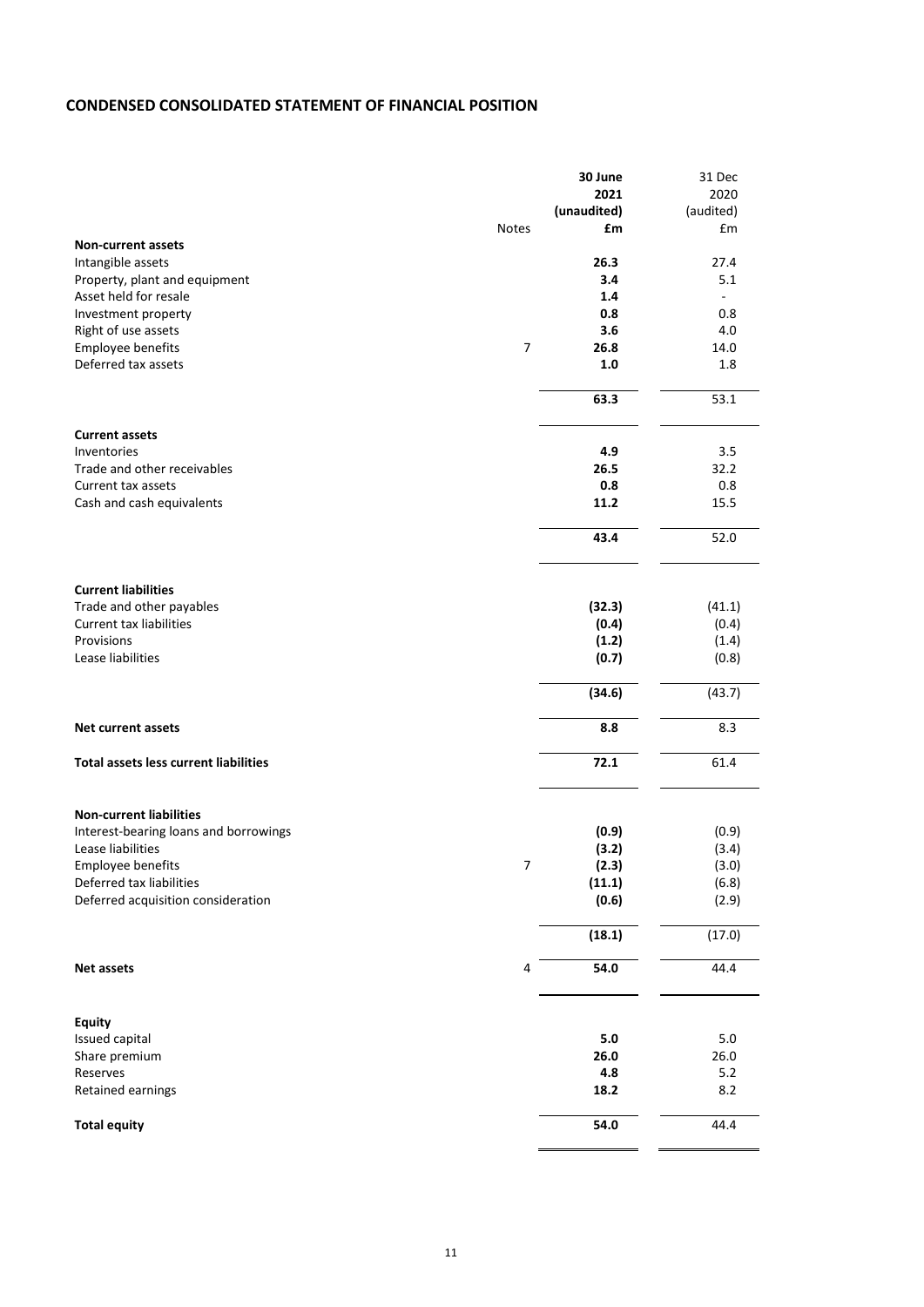# **CONDENSED CONSOLIDATED STATEMENT OF CASH FLOWS**

|                                                                                             |              |             | 6 months                 |               |
|---------------------------------------------------------------------------------------------|--------------|-------------|--------------------------|---------------|
|                                                                                             |              |             | to 30 June               |               |
|                                                                                             |              | 6 months    | 2020                     | 12 months     |
|                                                                                             |              | to 30 June  | (unaudited,              | to 31 Dec     |
|                                                                                             | <b>Notes</b> | 2021        | $restated -$             | 2020          |
|                                                                                             |              | (unaudited) | Note 18)                 | (audited)     |
|                                                                                             |              | £m          | £m                       | £m            |
| <b>Operating activities</b>                                                                 |              |             |                          |               |
| Operating profit                                                                            |              | 2.9         | 1.3                      | 2.9           |
| Non-underlying items included in operating profit                                           |              | 1.9         | 1.3                      | 3.6           |
| Amortisation                                                                                |              | 0.4         | 0.1                      | 0.3           |
| Depreciation                                                                                |              | 0.5         | 0.6                      | 1.1           |
| Other non-cash items                                                                        |              | 0.3         | 0.2                      | 0.4           |
|                                                                                             |              |             |                          |               |
| Pension payments                                                                            |              | (1.6)       | (1.1)                    | (3.0)         |
| Working capital movements:                                                                  |              |             |                          |               |
| - (increase)/decrease in inventories                                                        |              | (1.4)       | 2.8                      | 0.2           |
| - decrease/(increase) in trade and other receivables                                        |              | 5.0         | 5.3                      | (0.6)         |
| - increase in contract assets / contract fulfilment assets                                  |              |             | (5.4)                    | (1.7)         |
| - (decrease)/increase in trade and other payables                                           |              | (4.8)       | (5.5)                    | 4.1           |
| - (decrease)/increase in contract liabilities                                               |              | (5.9)       | 6.4                      | 5.4           |
| - (decrease)/increase in provisions                                                         |              | (0.1)       | (0.1)                    | 0.1           |
| Cash flows from continuing operations before reorganisation                                 |              | (2.8)       | 5.9                      | 12.8          |
| Acquisition and reorganisation costs paid                                                   |              | (0.3)       | (0.1)                    | (0.9)         |
| Cash flows from operations                                                                  |              | (3.1)       | 5.8                      | 11.9          |
| <b>Taxation paid</b>                                                                        |              | (0.2)       | (0.2)                    | (0.7)         |
| Cash flows (used in) / from operating activities                                            |              | (3.3)       | 5.6                      | 11.2          |
| <b>Investing activities</b>                                                                 |              |             |                          |               |
| Proceeds from sale of property, plant and equipment                                         |              | 0.1         | 0.1                      | 0.2           |
| Acquisition of property, plant and equipment                                                |              | (0.3)       | (0.5)                    | (1.2)         |
| Capitalised development expenditure                                                         |              | (0.2)       | (0.1)                    | (1.8)         |
| Net cash flow on acquisition                                                                |              |             | $\blacksquare$           | (10.3)        |
| Acquisition of assets under construction                                                    |              |             | (0.3)                    |               |
|                                                                                             |              |             |                          |               |
| Cash flows from investing activities                                                        |              | (0.4)       | (0.8)                    | (13.1)        |
| <b>Financing activities</b>                                                                 |              |             |                          |               |
| Interest paid                                                                               |              | (0.1)       | (0.1)                    | (0.2)         |
| Purchase of own shares                                                                      |              | (0.2)       | $\overline{\phantom{a}}$ | (0.2)         |
| Principal elements of lease payments                                                        |              | (0.3)       | (0.4)                    | (0.9)         |
| Cash flows from financing activities                                                        |              | (0.6)       | (0.5)                    | (1.3)         |
|                                                                                             |              |             |                          |               |
|                                                                                             |              |             |                          |               |
| Net (decrease)/increase in cash and cash equivalents                                        | 11           | (4.3)       | 4.3                      | (3.2)         |
| Cash and cash equivalents at 1 January<br>Effect of exchange rate fluctuations on cash held |              | 15.5        | 18.9<br>0.2              | 18.9<br>(0.2) |
|                                                                                             |              |             |                          |               |
| Cash and cash equivalents at period end                                                     |              | 11.2        | 23.4                     | 15.5          |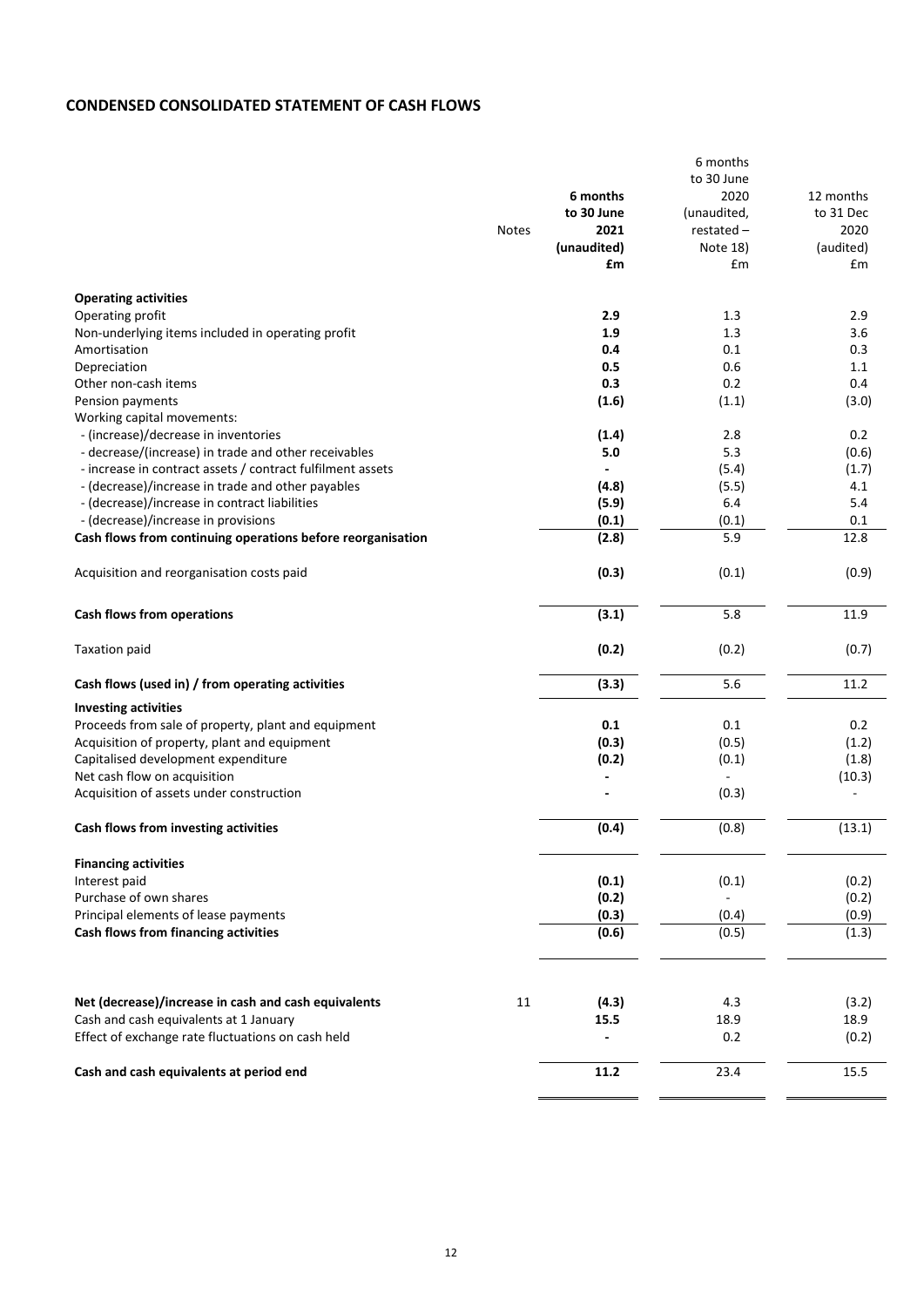### **NOTES TO THE CONDENSED SET OF FINANCIAL STATEMENTS**

### **1. General information**

The half-year results for the current and comparative period are unaudited but have been reviewed by the auditors, Grant Thornton UK LLP, and their report is set out after the notes. The comparative information for the year ended 31 December 2020 does not constitute statutory accounts as defined in section 434 of the Companies Act 2006. The Group's statutory accounts have been reported on by the Group's auditor and delivered to the Registrar of Companies. The report of the auditor was (i) unqualified, (ii) did not include a reference to any matters to which the auditor drew attention by way of emphasis without qualifying its report, and (iii) did not contain a statement under section 498(2) or (3) of the Companies Act 2006. The Group's statutory accounts for the year ended 31 December 2020 are available from the Company's registered office at Station Estate, Station Road, Tadcaster, North Yorkshire, LS24 9SG or from the Group's website at www.mpac-group.com.

The Directors have considered the trading outlook of the Group for an 18 month period ending 31 December 2022, its financial position, including its cash resources and access to borrowings, and its continuing obligations, including to its defined benefit pension schemes. Having made appropriate enquiries, the directors have a reasonable expectation that the Group has adequate resources to continue in operational existence for the foreseeable future. For this reason, they continue to adopt the going concern basis in preparing the condensed set of financial statements.

The condensed set of financial statements was approved by the Board of directors on 26 August 2021.

#### **2. Basis of preparation**

#### **(a) Statement of compliance**

The condensed set of financial statements for the 6 months ended 30 June 2021 has been prepared in accordance with IAS 34 *Interim financial reporting* as adopted by the EU. It does not include all the information required for full annual financial statements and should be read in conjunction with the financial statements of the Group for the year ended 31 December 2020.

# **(b) Judgements and estimates**

The preparation of the condensed set of financial statements requires management to make judgements, estimates and assumptions that affect the application of accounting policies and reported amounts of assets and liabilities, income and expense. Actual results may differ from these estimates.

In preparing the condensed set of financial statements, the significant judgements made by management in applying the Group's accounting policies and the key sources of estimation uncertainty were of the same type as those that applied to the financial statements for the year ended 31 December 2020.

Mpac is subject to a number of risks which could have a serious impact on the performance of the business. The Board regularly considers the principal risks that the Group faces and how to mitigate their potential impact. The key risks to which the business is exposed are set out on pages 18 to 20 of the Group's 2020 Annual Report and Accounts.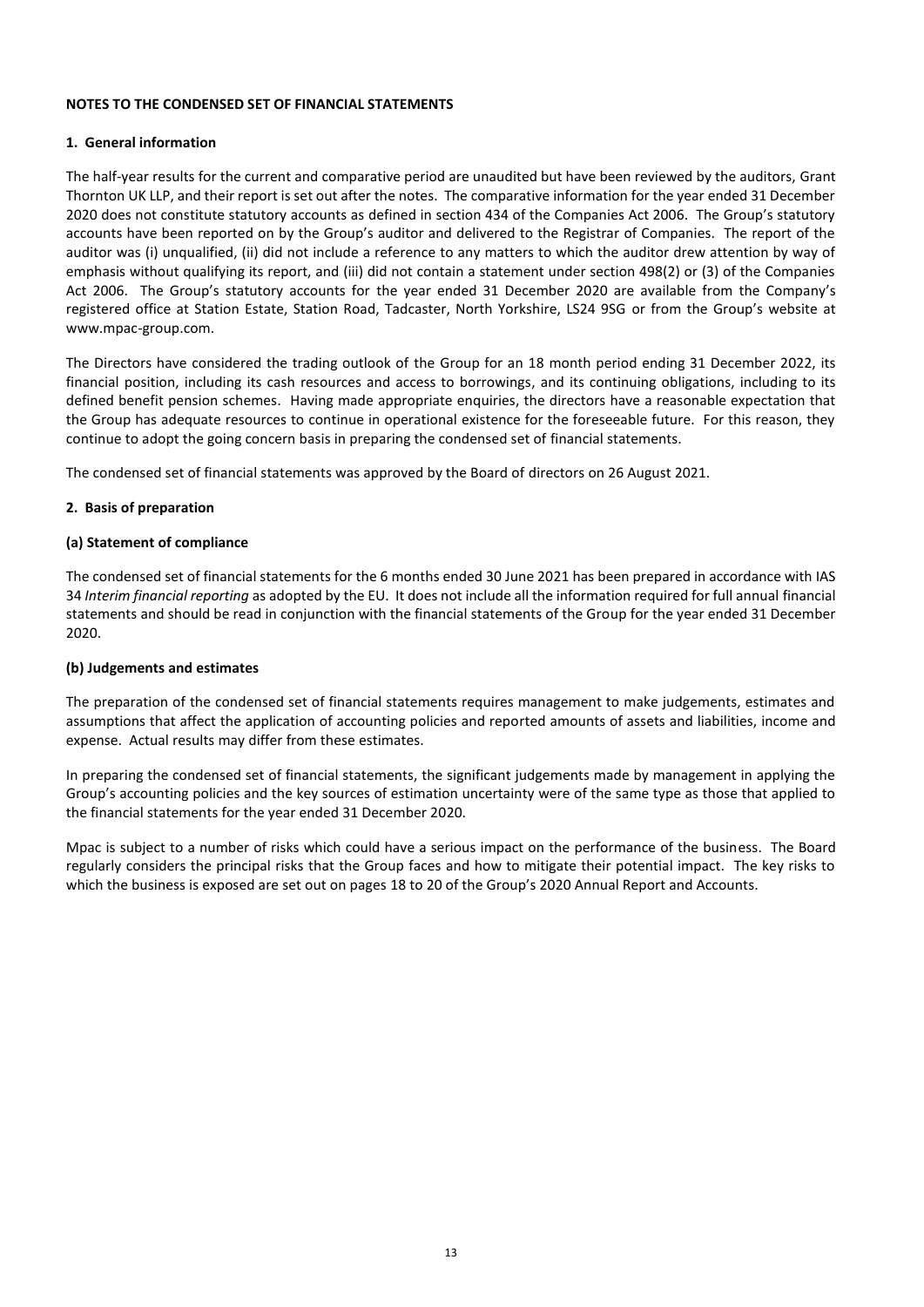# **3. Significant accounting policies**

The accounting policies, presentation and methods of computation applied by the Group in this condensed set of financial statements are the same as those applied in the Group's latest audited financial statements. No new accounting standards have been applied for the first time in these condensed financial statements.

# **4. Operating segments**

It is the Group's strategic intention to develop "Make Service a Business", accordingly segmental reporting reflects the split of sales by both Original Equipment (OE) and Service together with the regional split, Americas, EMEA and Asia. The Group's operating segments reflect the basis of the Group's management and internal reporting structure.

Unallocated costs include distribution and administrative expenditure. Further details in respect of the Group structure and performance of the segments are set out in the half-year management report.

|                                                    | 6 months to 30 Jun 2021 |                |               | 6 months to 30 Jun 2020 |         |              | 12 months to 31 Dec 2020 |         |               |
|----------------------------------------------------|-------------------------|----------------|---------------|-------------------------|---------|--------------|--------------------------|---------|---------------|
|                                                    | <b>OE</b>               | <b>Service</b> | <b>Total</b>  | <b>OE</b>               | Service | Total        | <b>OE</b>                | Service | Total         |
|                                                    | £m                      | £m             | £m            | £m                      | £m      | £m           | £m                       | £m      | £m            |
| Revenue                                            |                         |                |               |                         |         |              |                          |         |               |
| Americas                                           | 24.7                    | 5.4            | 30.1          | 12.8                    | 5.4     | 18.2         | 36.2                     | 10.5    | 46.7          |
| <b>EMEA</b>                                        | 8.3                     | 4.1            | 12.4          | 12.0                    | 3.4     | 15.4         | 23.7                     | 7.6     | 31.3          |
| Asia Pacific                                       | 1.0                     | 0.7            | $1.7\,$       | 2.3                     | 0.9     | 3.2          | 4.2                      | 1.5     | 5.7           |
| <b>Total</b>                                       | 34.0                    | 10.2           | 44.2          | 27.1                    | 9.7     | 36.8         | 64.1                     | 19.6    | 83.7          |
| <b>Gross profit</b>                                |                         |                | 14.8          |                         |         | 11.3         |                          |         | 24.3          |
| Selling, distribution &<br>administration          |                         |                |               |                         |         |              |                          |         |               |
| <b>Underlying operating profit</b>                 |                         |                | (10.0)<br>4.8 |                         |         | (8.7)<br>2.6 |                          |         | (17.8)<br>6.5 |
|                                                    |                         |                |               |                         |         |              |                          |         |               |
| Unallocated non-underlying                         |                         |                |               |                         |         |              |                          |         |               |
| items included in operating<br>profit              |                         |                | (1.9)         |                         |         | (1.3)        |                          |         | (3.6)         |
| <b>Operating profit</b>                            |                         |                | 2.9           |                         |         | 1.3          |                          |         | 2.9           |
| Net financing (expense) /<br>income                |                         |                | (0.1)         |                         |         | 0.1          |                          |         |               |
| Profit before tax                                  |                         |                | 2.8           |                         |         | 1.4          |                          |         | 2.9           |
|                                                    |                         |                |               |                         |         |              |                          |         |               |
|                                                    |                         |                |               |                         |         |              |                          |         |               |
|                                                    |                         |                |               |                         | 30 June |              | 30 June                  |         | 31 Dec        |
|                                                    |                         |                |               |                         |         | 2021         | 2020                     |         | 2020          |
| Disaggregation of revenue - Sales by Market sector |                         |                |               |                         |         | £m           | £m                       |         | £m            |

| Pharmaceutical    | 1.0  | 1.2  | 3.9  |
|-------------------|------|------|------|
| Healthcare        | 16.3 | 17.2 | 37.7 |
| Food and Beverage | 22.4 | 16.6 | 34.8 |
| Other             | 4.5  | 1.8  | 7.3  |
| Total             | 44.2 | 36.8 | 83.7 |

Net financing expense includes dividends paid on preference shares and the net interest receivable in respect of the defined benefit pension schemes. The Company has in issue 900,000 6% fixed cumulative preference shares. The preference dividend is payable on 30 June and 31 December and amounted to £0.1m in the 12 months ended 31 December 2020.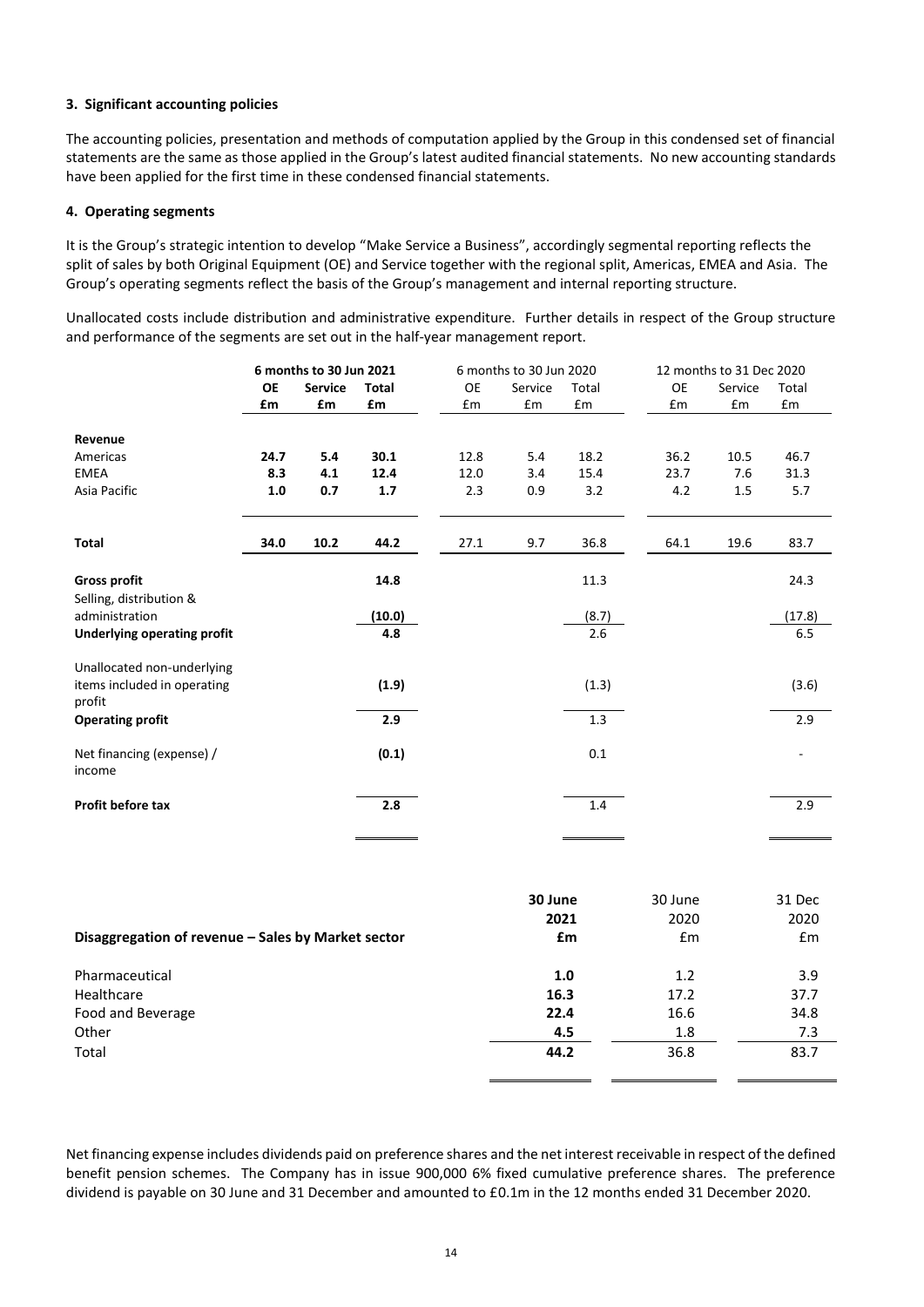|                                  | 30 June | 31 Dec |
|----------------------------------|---------|--------|
|                                  | 2021    | 2020   |
|                                  | £m      | £m     |
| Segment assets                   |         |        |
| Americas                         | 28.6    | 28.2   |
| <b>EMEA</b>                      | 26.0    | 30.7   |
| Asia Pacific                     | 0.5     | 0.5    |
| <b>Total segment assets</b>      | 55.1    | 59.4   |
| <b>Segment liabilities</b>       |         |        |
| Americas                         | (15.8)  | (20.7) |
| <b>EMEA</b>                      | (19.6)  | (26.6) |
| Asia Pacific                     | (0.2)   | (0.2)  |
| <b>Total segment liabilities</b> | (35.6)  | (47.5) |
| <b>Segment net assets</b>        | 19.5    | 11.9   |
| Unallocated net assets           | 34.5    | 32.5   |
| <b>Total net assets</b>          | 54.0    | 44.4   |
|                                  |         |        |

### **5. Non-underlying items and alternative performance measures**

Non-underlying items merit separate presentation in the consolidated income statement to allow a better understanding of the Group's financial performance, by facilitating comparisons with prior periods and assessments of trends in financial performance. Pension administration costs, restructuring costs, acquisition costs, amortisation of intangibles arising on consolidation and profit on disposal of surplus property are considered non-underlying items as they are not representative of the core trading activities of the Group and are not included in the underlying profit before tax measure reviewed by key stakeholders.

|                                                               | 6 months<br>to 30 June<br>2021<br>£m | 6 months<br>to 30 June<br>2020<br>£m | 12 months<br>to 31 Dec<br>2020<br>$\mathsf{fm}$ |
|---------------------------------------------------------------|--------------------------------------|--------------------------------------|-------------------------------------------------|
| Defined benefit pension scheme administration costs (note 7)  | (0.6)                                | (0.5)                                | (0.9)                                           |
| Reorganisation costs                                          | (0.2)                                |                                      | (0.5)                                           |
| Amortisation of intangibles from business combinations        | (0.9)                                | (0.8)                                | (1.6)                                           |
| <b>Acquisition costs</b>                                      | (0.1)                                |                                      | (0.4)                                           |
| Deferred and contingent acquisition consideration             | (0.1)                                |                                      |                                                 |
| UK defined benefit pension scheme – GMP equalisation          |                                      |                                      | (0.2)                                           |
| Total non-underlying operating expenditure                    | (1.9)                                | (1.3)                                | (3.6)                                           |
| Interest on deferred and contingent acquisition consideration | (0.1)                                |                                      | (0.1)                                           |
| Net financing income on pension scheme balances               | 0.1                                  | 0.2                                  | 0.3                                             |
| Total non-underlying expense before tax                       | (1.9)                                | (1.1)                                | (3.4)                                           |

The group uses alternative performance measures (APM's), in addition to those reported under IFRS, as management believe these measures enable the users of financial statements to assess the underlying trading performance of the business. The APM's used include underlying operating profit, underlying profit before tax and underlying earnings per share. These measures are calculated using the relevant IFRS measure as adjusted for non-underlying income/(expenditure) listed above.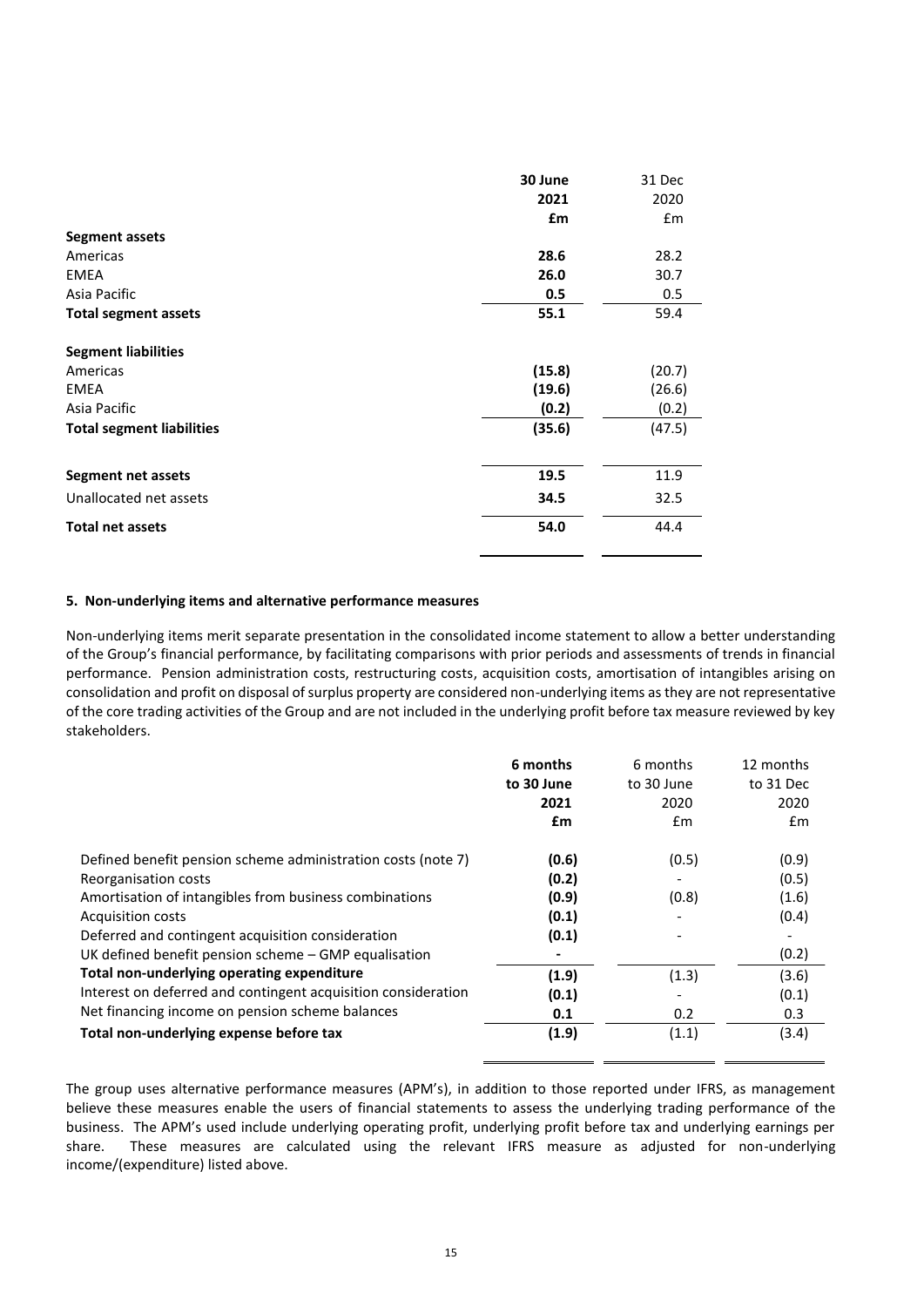### **6. Net financing income**

|                                                  | 6 months<br>to 30 June<br>2021<br>£m | 6 months<br>to 30 June<br>2020<br>£m | 12 months<br>to 31 Dec<br>2020<br>£m |
|--------------------------------------------------|--------------------------------------|--------------------------------------|--------------------------------------|
| <b>Financial income</b>                          |                                      |                                      |                                      |
| Net interest received on pension scheme balances | 0.1                                  | 0.2                                  | 0.3                                  |
|                                                  | 0.1                                  | 0.2                                  | 0.3                                  |
| <b>Financial expenses</b>                        |                                      |                                      |                                      |
| Preference dividends and interest paid           |                                      |                                      | (0.1)                                |
| Interest on deferred contingent consideration    | (0.1)                                |                                      | (0.1)                                |
| Lease interest (IFRS 16)                         | (0.1)                                | (0.1)                                | (0.1)                                |
|                                                  | (0.2)                                | (0.1)                                | (0.3)                                |
| Net financing (expense) /income                  | (0.1)                                | 0.1                                  |                                      |
|                                                  |                                      |                                      |                                      |

#### **7. Employee benefits**

The Group accounts for pensions under IAS 19 *Employee benefits*. A formal valuation of the UK defined benefit pension scheme (Fund) was carried out as at 30 June 2018. The principal terms of the deficit funding agreement between the Company and the Fund's Trustees, which is effective until 31 July 2024 but subject to reassessment every 3 years, are as follows:

- the Company will continue to pay a sum of £1.9m per annum to the Fund (increasing at 2.1% per annum) in deficit recovery payments;
- if underlying operating profit (operating profit before non-underlying items) in any year is in excess of £5.5m, the Company will pay to the Fund an amount of 33% of the difference between the annual underlying operating profit and £5.5m, subject to a cap on underlying operating profit of £10.0m for the purpose of calculating this payment; this part of the agreement will fall away in 2021 if the funding deficit is below certain levels; and
- payments of dividends by Mpac Group plc will not exceed the value of payments being made to the Fund in any one year.

Formal valuations of the USA defined benefit schemes were carried out as at 1 January 2020, and their assumptions, updated to reflect actual experience and conditions at 31 December 2020 and modified as appropriate for the purposes of IAS 19, have been applied in the condensed set of financial statements.

Profit before tax includes charges in respect of the defined benefit pension schemes' administration costs of £0.6m (2020: £0.5m) and a net financing income on pension scheme balances of £0.1m (2020: £0.2m). Payments to the Group's UK defined benefit pension scheme in the period included £1.0m (2020: £1.0m) in respect of the agreed deficit recovery plan and £0.3m in respect of the profit-sharing arrangement. Payments to the US defined benefit pension plan were £0.3m (2020: £0.1m).

Employee benefits include the net pension asset of the UK defined benefit pension scheme of £26.8m (2020: £25.7m) and the net pension liability of the USA defined benefit pension schemes of £2.3m (2020: £4.9m), all figures before tax.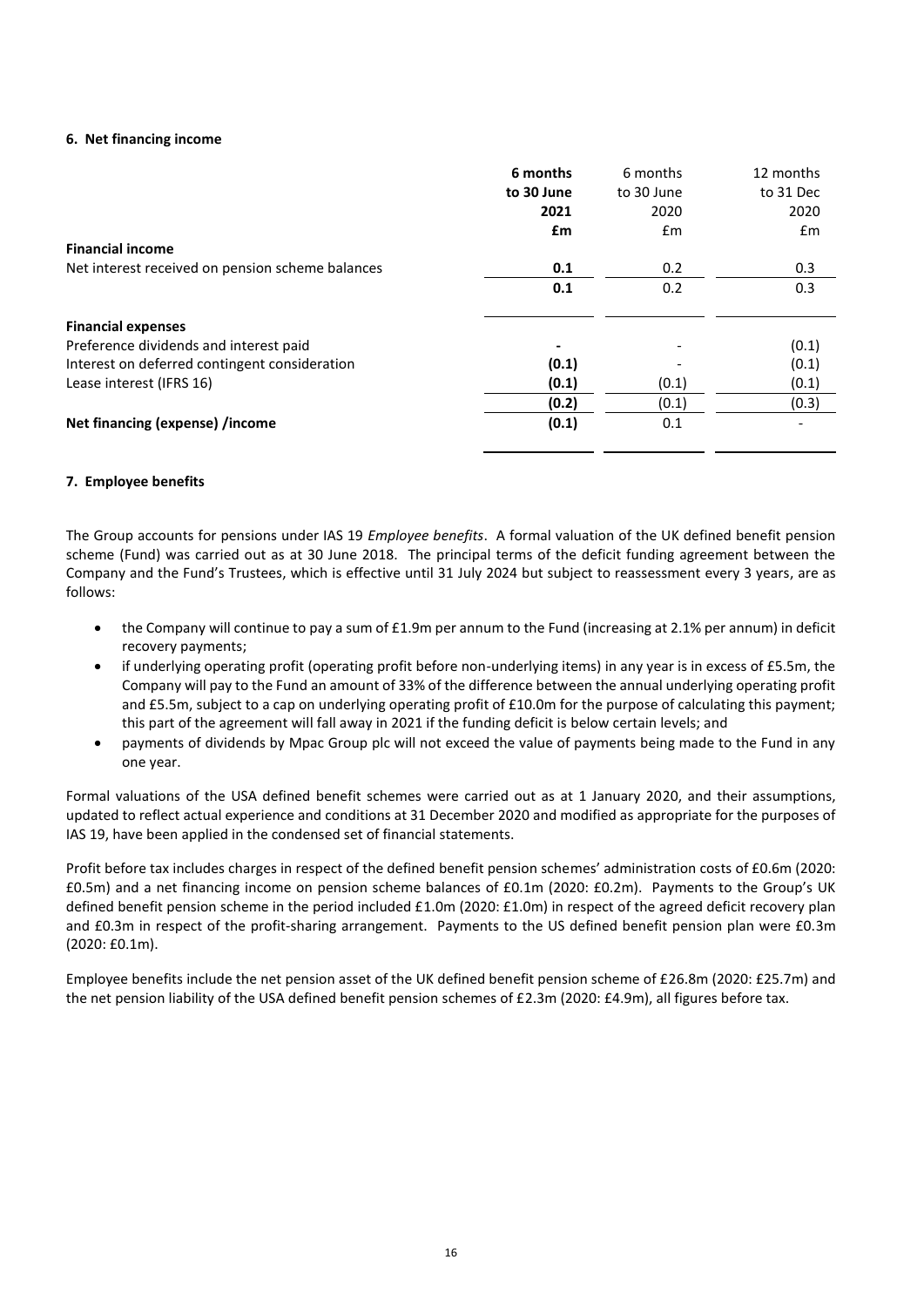Employee benefits as shown in the condensed consolidated statement of financial position were:

|                                              | 30 June | 31 Dec        |
|----------------------------------------------|---------|---------------|
|                                              | 2021    | 2020          |
|                                              | £m      | $\mathsf{fm}$ |
| UK scheme                                    |         |               |
| Fair value of assets                         | 429.4   | 440.9         |
| Present value of defined benefit obligations | (402.6) | (426.9)       |
| Defined benefit asset                        | 26.8    | 14.0          |
| <b>USA schemes</b>                           |         |               |
| Fair value of assets                         | 10.0    | 10.1          |
| Present value of defined benefit obligations | (12.3)  | (13.1)        |
| Defined benefit liability                    | (2.3)   | (3.0)         |
| Total net defined benefit asset              | 24.5    | 11.0          |

# **8. Taxation – income statement**

The tax charge for the 6 months to 30 June 2021 amounted to £0.7m (6 months to 30 June 2020: £0.2m; 12 months to 31 December 2020: £0.4m credit) and is calculated as follows:

|                           | 6 months   | 6 months   | 12 months |
|---------------------------|------------|------------|-----------|
|                           | to 30 June | to 30 June | to 31 Dec |
|                           | 2021       | 2020       | 2020      |
|                           | £m         | £m         | £m        |
| Current tax               | 0.4        | 0.3        | 0.6       |
| Deferred tax              | 0.3        | (0.1)      | (1.0)     |
| Total tax charge/(credit) | 0.7        | 0.2        | (0.4)     |
|                           |            |            |           |

# **9. Earnings per share**

Basic earnings per ordinary share is calculated by dividing the profit or loss attributable to ordinary shareholders by the weighted average number of ordinary shares in issue during the period excluding shares held by the employee trust in respect of the Company's long-term incentive arrangements. For diluted earnings per ordinary share, the weighted average number of shares includes the diluting effect, if any, of own shares held by the employee trust.

|                                                      | 6 months   | 6 months   | 12 months  |
|------------------------------------------------------|------------|------------|------------|
|                                                      | to 30 June | to 30 June | to 31 Dec  |
|                                                      | 2021       | 2020       | 2020       |
| Basic - weighted average number of ordinary shares   | 19,898,866 | 19,971,967 | 19,955,307 |
| Diluting effect of shares held by the employee trust | 63,734     | 217.944    | 135,254    |
| Diluted - weighted average number of ordinary shares | 19,962,600 | 20,189,911 | 20,090,561 |

Underlying earnings per share, which is calculated on the earnings before non-underlying items, for the 6 months to 30 June 2021 amounted to 18.3p (6 months to 30 June 2020: 11.0p; 12 months to 31 December 2020: 31.4p).

In the 6 months to 30 June 2021 and 30 June 2020 the effect of dilution was nil pence per share.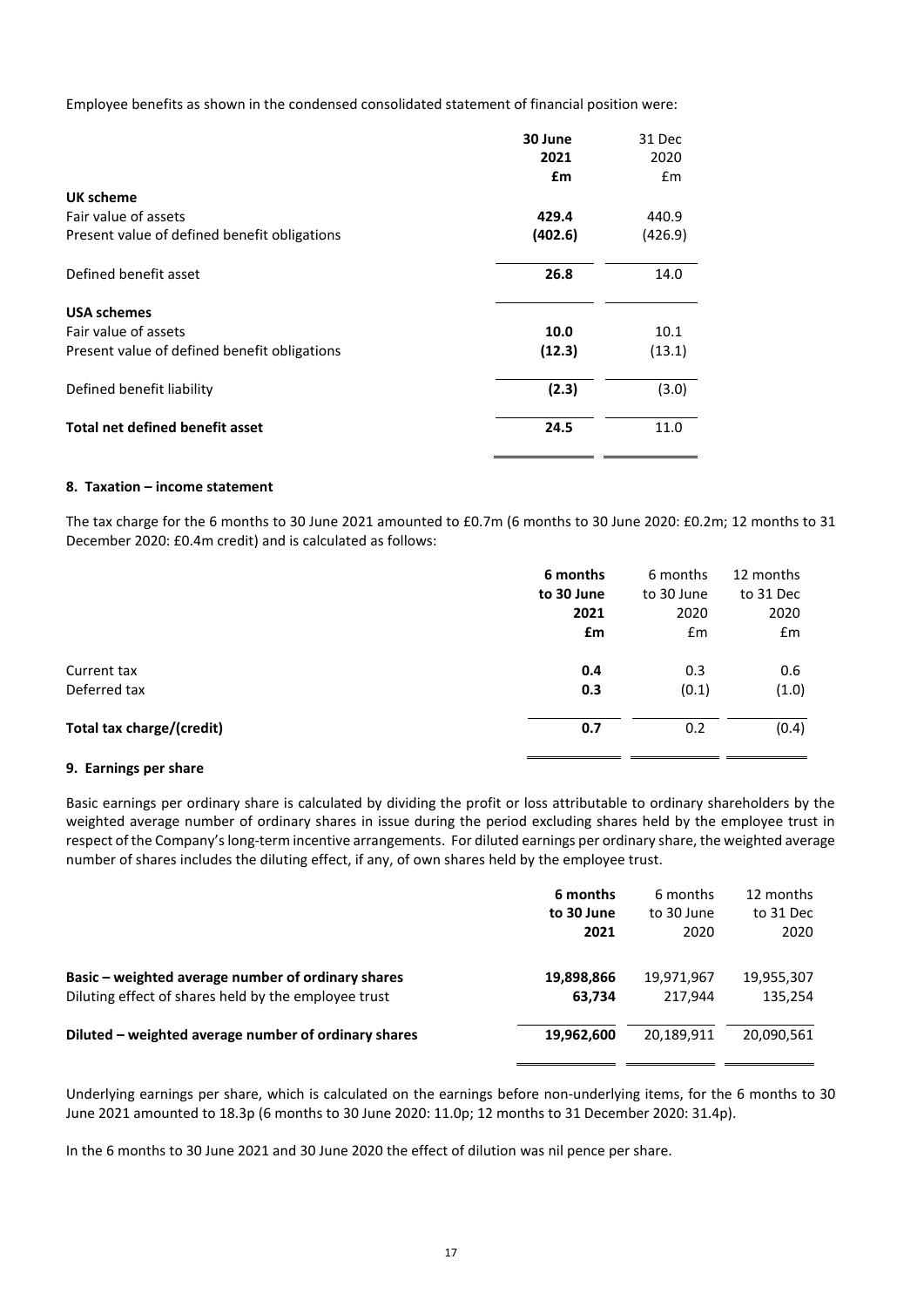# **10. Dividends**

Having considered the trading results to 30 June 2021, together with the opportunities for investment in the growth of the Company, the Board has decided that it is appropriate not to pay an interim dividend. No dividends were paid in 2020. Future dividend payments and the development of a new dividend policy will be considered by the Board in the context of 2021 trading performance and when the Board believes it is prudent to do so.

#### **11. Reconciliation of net cash flow to movement in net funds**

|                                                                   | 6 months   | 6 months   | 12 months |
|-------------------------------------------------------------------|------------|------------|-----------|
|                                                                   | to 30 June | to 30 June | to 31 Dec |
|                                                                   | 2021       | 2020       | 2020      |
|                                                                   | £m         | Em         | Em        |
| Net (decrease)/increase in cash and cash equivalents              | (4.3)      | 4.3        | (3.2)     |
| Principal elements of lease payments net of new leases recognised | 0.3        | 0.2        | 0.6       |
| <b>Translation movements</b>                                      |            | 0.2        | (0.2)     |
| Movement in net funds in the period                               | (4.0)      | 4.7        | (2.6)     |
| Opening net funds                                                 | 10.4       | 13.2       | 13.2      |
| <b>Closing net funds</b>                                          | 6.4        | 17.9       | 10.4      |
| Analysis of net funds                                             |            |            |           |
| Cash and cash equivalents - current assets                        | 11.2       | 23.4       | 15.5      |
| Interest-bearing loans and borrowings - non-current liabilities   | (0.9)      | (0.9)      | (0.9)     |
| Closing net cash                                                  | 10.3       | 22.5       | 14.6      |
| Lease liabilities                                                 | (3.9)      | (4.6)      | (4.2)     |
| <b>Closing net funds</b>                                          | 6.4        | 17.9       | 10.4      |

#### **12. Financial risk management**

The Group's financial risk management objectives and policies are consistent with those disclosed in the financial statements for the year ended 31 December 2020.

The Group enters into forward foreign exchange contracts solely for the purpose of minimising currency exposures on sale and purchase transactions. The Group classified its forward foreign exchange contracts used for hedging as cash flow hedges and states them at fair value.

# **13. Related parties**

The Group has related party relationships with its directors and with the UK and USA defined benefit pension schemes. There has been no material change in the nature of the related party transactions described in note 32 of the 2020 Annual Report and Accounts.

#### **14. Half-year report**

A copy of this announcement will be made available to shareholders from 2 September 2021 on the Group's website at www.mpac-group.com. This announcement will not be available in printed form.

#### **15. Future accounting policies**

There are no changes anticipated to the Group's accounting policies in the foreseeable future.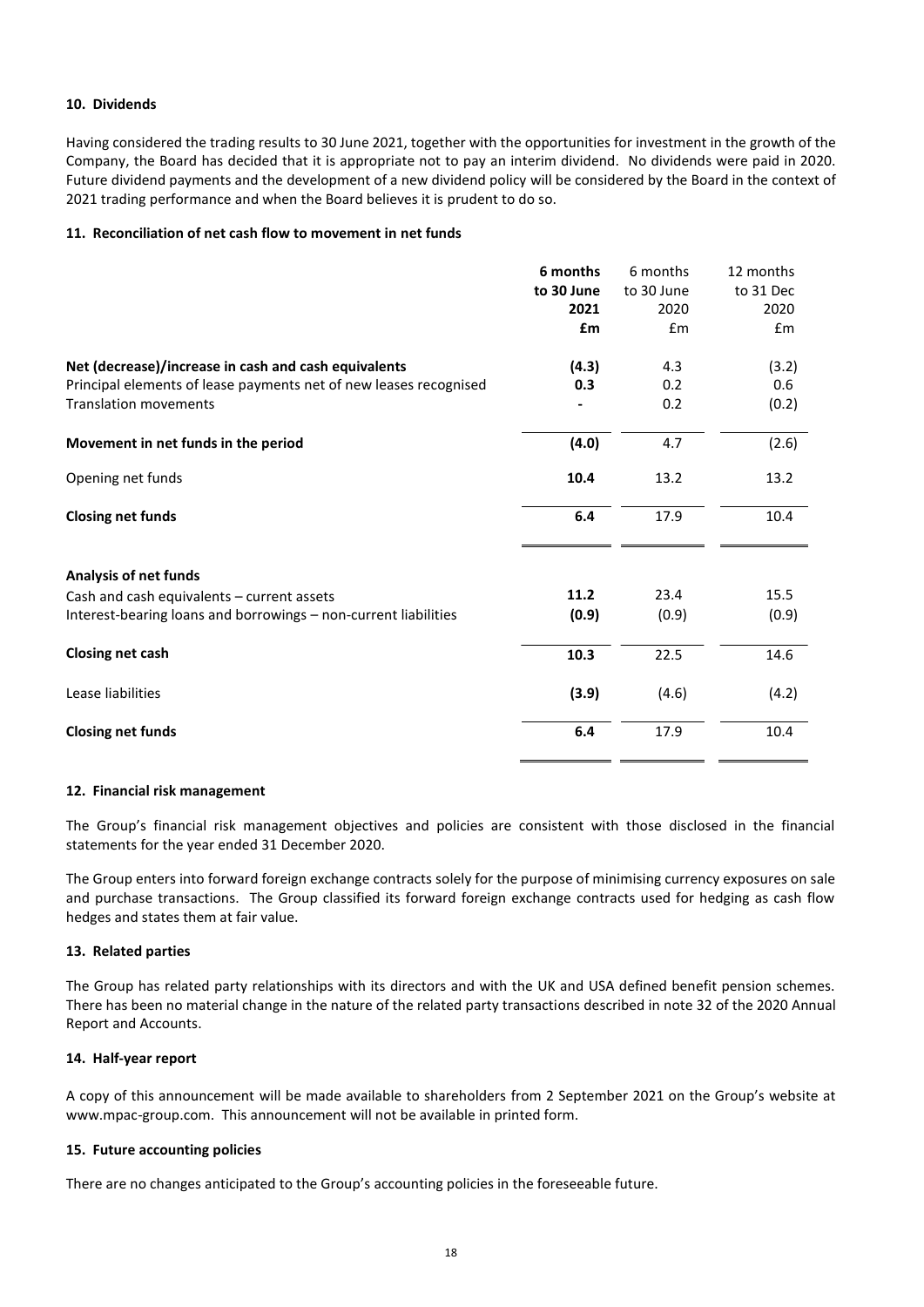# **16. Contingent consideration**

# **Switchback - £1.4m outstanding, prior to discounting.**

The contingent consideration arrangement requires the Group to pay the former owners of Switchback up to US\$1.0m (£0.7m) in each of the next two years, with a minimum payment of US\$0.5m in each if Switchback's annual adjusted EBITDA is at least \$1.1m and 50% of the excess over US\$1.1m, up to \$2.1m.

There is no minimum amount payable.

# **Lambert - £2.5m outstanding, prior to discounting**

The contingent consideration arrangement requires the Group to pay the former owners of Lambert five times the average EBITDA of Lambert in excess of £2.5m for three years ending 31 December 2021, up to a maximum payment of £2.5m. There is no minimum amount payable.

# **17. Post balance sheet event**

The contract for the sale of the Group's vacant Coventry site exchanged on 23 July for a total consideration of £1.8m. The consideration is being paid to the Group in three equal stages, with the final payment and completion of the property transfer expected in December 2021. The Group received £0.6m on 23 July. Should any of the subsequent payments not be received on time, the building will revert to the Group and no refund of the stage payments made will be due. The site is shown in the statement of financial position as an 'Asset held for sale' at its carrying value of £1.4m. The costs related to the sale have not been finalised but are not expected to exceed £0.2m.

# **18. 2020 restated cash flow statement**

In line with the restatements made at 31 December 2020 to the prior periods, the Group has restated certain balances previously reported, in accordance with IAS 8, to align the treatment of contract assets, contract liabilities and work in progress recognised in relation to contracts more closely to the demands of IFRS 15. This changed the 30 June 2020 cash flow statement, with an increase in the inflows from decreased inventories of £2.1m and contract liabilities of £1.5m, together with an increase to the outflow from a decrease in trade and other payables of £3.6m. These changes do not change any of the key metrics used by the Group, with gross profit, operating profit, profit before and after tax, earnings per share, net current assets and retained earnings remaining unchanged. These adjustments do not affect the future anticipated performance of the Group.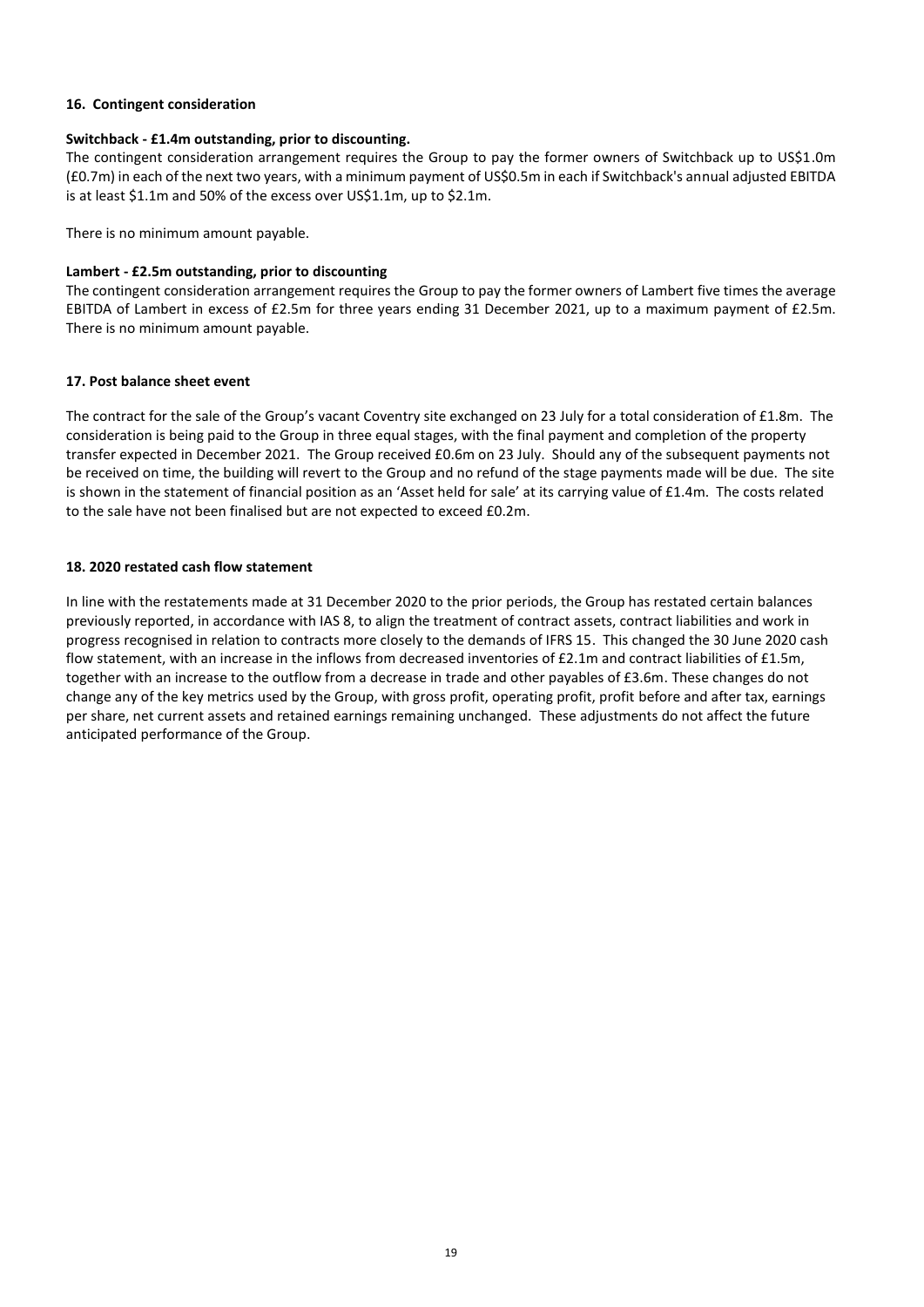# **INDEPENDENT REVIEW REPORT TO Mpac Group plc**

### **Introduction**

We have reviewed the condensed set of financial statements in the half year management report of Mpac Group plc (the 'Group') for the six months ended 30 June 2021 which comprises the condensed consolidated income statement, condensed consolidated statement of comprehensive income, condensed consolidated statement of changes in equity, condensed consolidated statement of financial position, condensed consolidated statement of cash flows and the related explanatory notes. We have read the other information contained in the half year management report and considered whether it contains any apparent misstatements or material inconsistencies with the information in the condensed set of financial statements.

#### **Directors' responsibilities**

The half year management report is the responsibility of, and has been approved by, the directors. The directors are responsible for preparing the half year management report in accordance with the AIM rules.

The annual financial statements of the Group are prepared in accordance with international accounting standards in conformity with the requirements of the Companies Act 2006. The condensed set of financial statements included in this half year management report has been prepared in accordance with International Accounting Standard 34, 'Interim Financial Reporting'.

#### **Our responsibility**

Our responsibility is to express a conclusion to the company on the condensed set of financial statements in the half year management report based on our review.

#### **Scope of review**

We conducted our review in accordance with International Standard on Review Engagements (UK and Ireland) 2410, 'Review of Interim Financial Information Performed by the Independent Auditor of the Entity'. A review of interim financial information consists of making enquiries, primarily of persons responsible for financial and accounting matters, and applying analytical and other review procedures. A review is substantially less in scope than an audit conducted in accordance with International Standards on Auditing (UK) and consequently does not enable us to obtain assurance that we would become aware of all significant matters that might be identified in an audit. Accordingly, we do not express an audit opinion.

#### **The impact of macro-economic uncertainties on our review**

Our review of the condensed set of financial statements in the half year management report requires us to obtain an understanding of all relevant uncertainties, including those arising as a consequence of the effects of macro-economic uncertainties such as Covid-19 and Brexit. Such reviews assess and challenge the reasonableness of estimates made by the directors and the related disclosures and the appropriateness of the going concern basis of preparation of the financial statements. All of these depend on assessments of the future economic environment and the company's future prospects and performance.

Covid-19 and Brexit are amongst the most significant economic events for the UK, and at the date of this report its effects are subject to unprecedented levels of uncertainty, with the full range of possible outcomes and their impacts unknown. We applied a standardised firm-wide approach in response to these uncertainties when assessing the company's future prospects and performance. However, no review of interim financial information should be expected to predict the unknowable factors or all possible future implications for a company associated with these particular events.